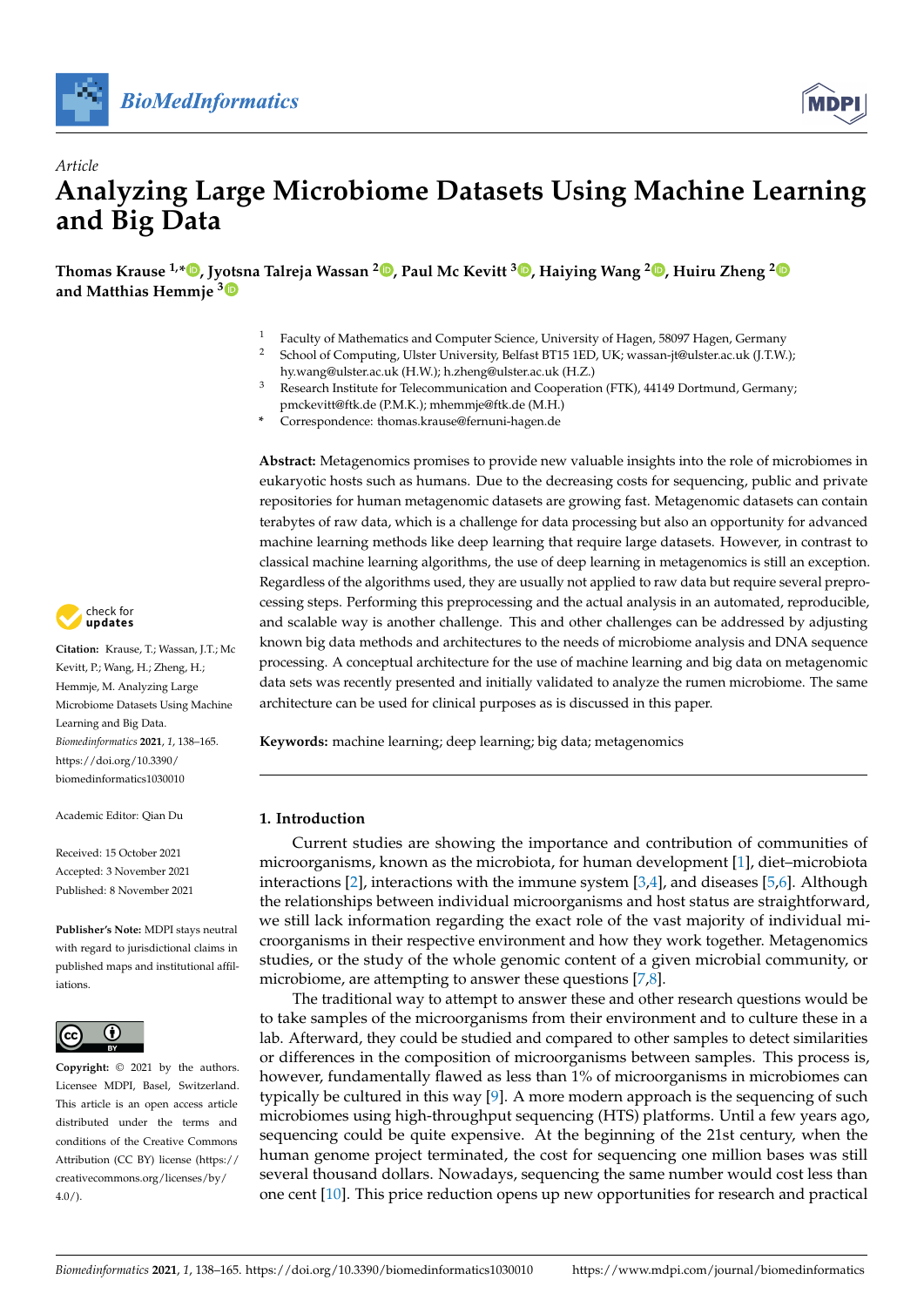applications [\[7\]](#page-24-6). The increase in the number of metagenomic applications together with the decrease in costs and the desire for a deeper understanding of microbiota functions leads to a rapidly growing quantity of genetic data. The total quantity of data produced by sequencing in 2025 is estimated to be on par or above that of astronomy, YouTube, or Twitter [\[11\]](#page-24-10). Metagenomics will contribute a significant subset of this data. A single microbiome study can contain hundreds of gigabytes or more of raw sequencing data. During processing, this can get multiplied many times as intermediate results in different formats need to be produced. Therefore, it is crucial to have algorithms and system architectures capable of handling this quantity of data [\[12](#page-24-11)[,13\]](#page-24-12).

## *Machine Learning Trends*

Another topical research trend in the last decade has been the development of new and improved Machine Learning (ML) algorithms and techniques often summarized under the term, "deep learning" [\[14](#page-24-13)[,15\]](#page-24-14). The word "deep" refers to the fact that ML models often use many processing layers. The level of abstraction and the ability to learn complex relationships increases with every layer [\[14\]](#page-24-13). For example, a deep learning algorithm, such as a Convolutional Neural Network (CNN) that is trained on images might detect simple edges in an image in the first layer. In the second layer, it might combine several of these edges to detect simple shapes such as rectangles. Finally, in the last layer, it could combine these shapes to detect complex objects. Adding yet another layer could enable the network to recognize the composition of objects to describe or classify a scene.

These algorithms are only possible by taking advantage of the increase in processing power and especially General-Purpose computation on the Graphics Processing Unit (GPGPU) as they can be computationally expensive and often require a large set of data for processing [\[15\]](#page-24-14). Deep learning achieved promising results (often record-breaking) in multiple classification benchmarks as well as real-life applications, with a broad range of input data such as image, video, audio, or text [\[14\]](#page-24-13). It has also been successfully applied to the field of genetics [\[16\]](#page-24-15) including metagenomics [\[17\]](#page-24-16).

CNNs are one of the most popular deep learning models. CNNs are able to automatically detect significant features from biological data and eliminate the need for manual feature extraction. However, challenges do exist in applying deep learning models to metagenomics classification problems [\[18\]](#page-24-17). Deep models have been used in prediction tasks, but how users interpret such a model remains an open challenge. A concern also arises in the application of deep learning models to metagenomics classification of phenotypes (linking metagenomic data to observable characteristics of the microorganisms or hosts), where there are more features than samples, which is often the case in predictive modeling of metagenomes. Therefore, accurate classification of diseases or disease subtypes is a key challenge in biomedicine driven by metagenomics [\[19\]](#page-24-18). These, and other challenges, are detailed in Section [5.](#page-17-0)

# **2. Structure of Metagenomic Studies**

The overall idea in metagenomic studies is to sequence (read) and analyze the metagenomic content of one or more samples [\[7\]](#page-24-6). Analyzing these samples is a process involving multiple steps. Although there is not a single template that can be applied to every study, there are some recurring steps that are similar or identical in multiple research studies.

Most approaches can be distinguished into two broad categories: (1) those using amplicon sequencing, and (2) those using shotgun sequencing [\[20\]](#page-24-19). Amplicons, in this case, are short deoxyribonucleic acid (DNA) or ribonucleic acid (RNA) sequences that are specifically selected and "amplified" to serve as a unique marker and molecular clock to identify species and judge evolutionary distances in the phylogenetic tree [\[21\]](#page-24-20) after sequencing. A popular choice for amplicons is the ribosomal RNA (rRNA) and more specifically the 16S subunit for bacteria and archaea and the 18S subunit for eukaryotes.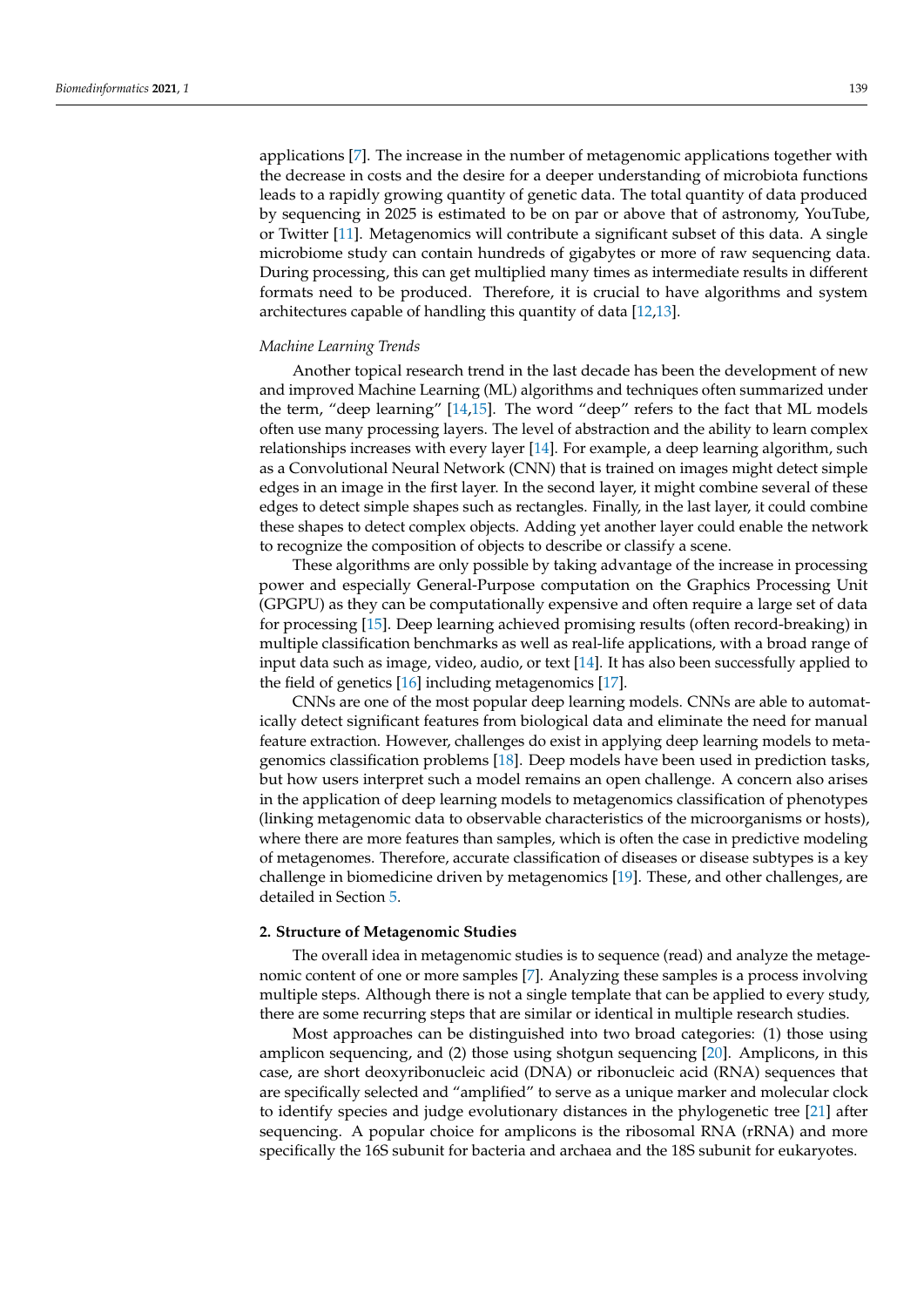In contrast to amplicon sequencing, shotgun sequencing (or "whole genome sequencing") attempts to sample sequences from the whole genome. As most sequencing platforms can only sequence up to a sequencer-specific length, the DNA needs to be fragmented first [\[22\]](#page-24-21). After this step, the fragments from all contained microorganisms in the sample will be mixed. This also explains the name of "shotgun sequencing", as the exact fragments sampled from the complete metagenome are random like the pattern produced by firing a shotgun.

Having access to the complete metagenome allows for a broader range of studies than using amplicons alone, e.g., by analyzing genes instead of taxa. Regardless, amplicon sequencing is a wise choice for many applications. Compared to shotgun sequencing, the cost can be reduced significantly, as only a tiny part of the metagenome is sequenced and less data needs to be analyzed and processed [\[23\]](#page-24-22). At the same time, the taxonomic composition of a sample can often be determined with higher precision because all reads are focused on regions that are well known and vast reference databases exist for them. Hence, amplicon sequencing is a popular choice in particular for ecosystems where most organisms are expected to be closely related to existing entries in a reference database.

Figure [1](#page-3-0) shows the typical process for these two approaches as a loose sequence of steps. The diagram was adapted from Krause et al. [\[24\]](#page-24-23) and focuses on bioinformatic processes. Sample preparation steps necessary before sequencing are not included. On the left side of the diagram processing steps typically associated with amplicon sequencing are shown, while on the right side, typical steps for shotgun sequencing are shown. Most studies will only use a subset of these steps depending on the goals of the study. Arrows in the diagram indicate a relative order, but do not necessarily imply that one step is a prerequisite of another step. To simplify discussions and to provide a generic structure in spite of this heterogeneity, the steps are grouped into five phases. These phases are displayed as separate sections in Figure [1](#page-3-0) and labeled on the left side.

## *2.1. Five Phases of Metagenomic Studies*

The "Preparation" phase encompasses preprocessing of the raw sequence data to make it available to subsequent processes. In metagenomic processing solutions (see Section  $6$ ), this can include all necessary steps for data ingestion and format conversion. It also includes steps to ensure the necessary quality of data by trimming or removing low-quality sequences [\[20\]](#page-24-19).

In the "Aggregation" phase, the sequences are sorted, grouped, and assembled as necessary. For amplicon sequencing, this usually includes a clustering step to identify clusters of closely related microorganisms or Operational Taxonomic Units (OTUs) [\[25\]](#page-24-24). In shotgun sequencing, it is often desired to reassemble whole genomes or larger sequences from the short reads produced by the sequencing platform. "Read Binning" can support this process by identifying reads that have a high probability of originating from the same or at least a closely related microorganism so that the "Read Assembly" can be performed more rapidly and precisely [\[26\]](#page-25-0). For the assembly, overlaps between sequencing reads are identified and used as an indicator to determine the relative order of fragments. A set of overlapping sequencing reads is called a "contig" [\[20\]](#page-24-19).

The "Feature Engineering" phase was previously split into two distinct phases called "Annotation" and "Summarization" in the original paper [\[24\]](#page-24-23). As "Feature Engineering" is a more established and broader term, and better describes the intent of creating features for the analysis phase, we decided to merge these two phases. During this phase, databases can be used to map sequences to known reference data [\[26\]](#page-25-0). In the case of amplicon sequencing, they contain common amplicons and their taxonomic interpretation (e.g., name of the species). Shotgun sequencing, on the other hand, is more often used for "Functional Annotation", where the focus is no longer on organisms as a whole, but rather on individual genes, which might or might not be shared between organisms. Common databases for gene sequences can include much metadata that can reveal specific functions of a gene within an organism or within an environment as a whole, which can then be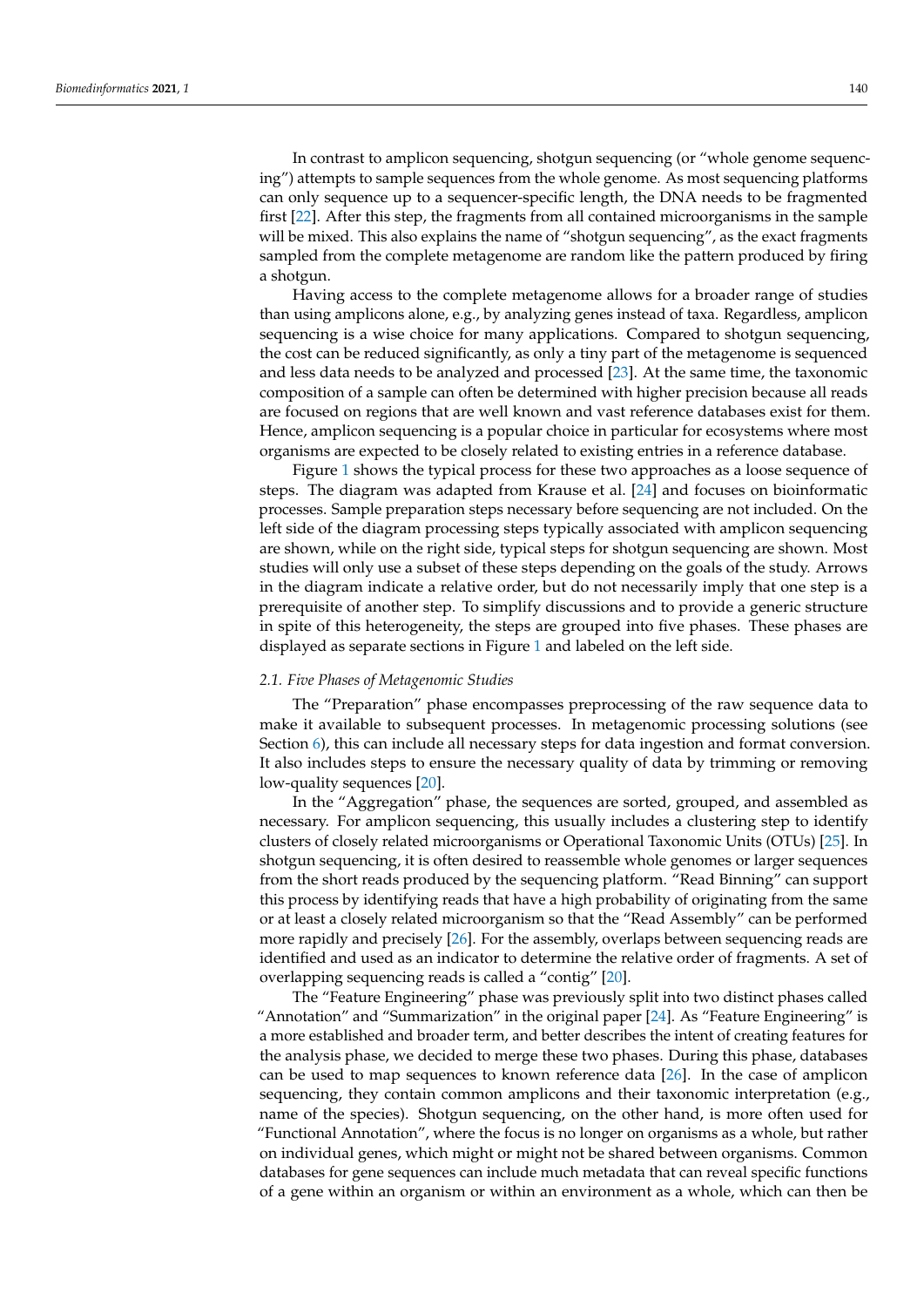used for further analysis. As a general optimization, or in case it is desired to identify unknown genes, it can be useful to perform "Gene Prediction" on sequences beforehand. This process attempts to identify patterns that indicate coding regions within the sequence.

<span id="page-3-0"></span>

**Figure 1.** Typical processing steps for amplicon and shotgun sequencing. Most studies will use only a subset of these steps. Steps are grouped into five phases.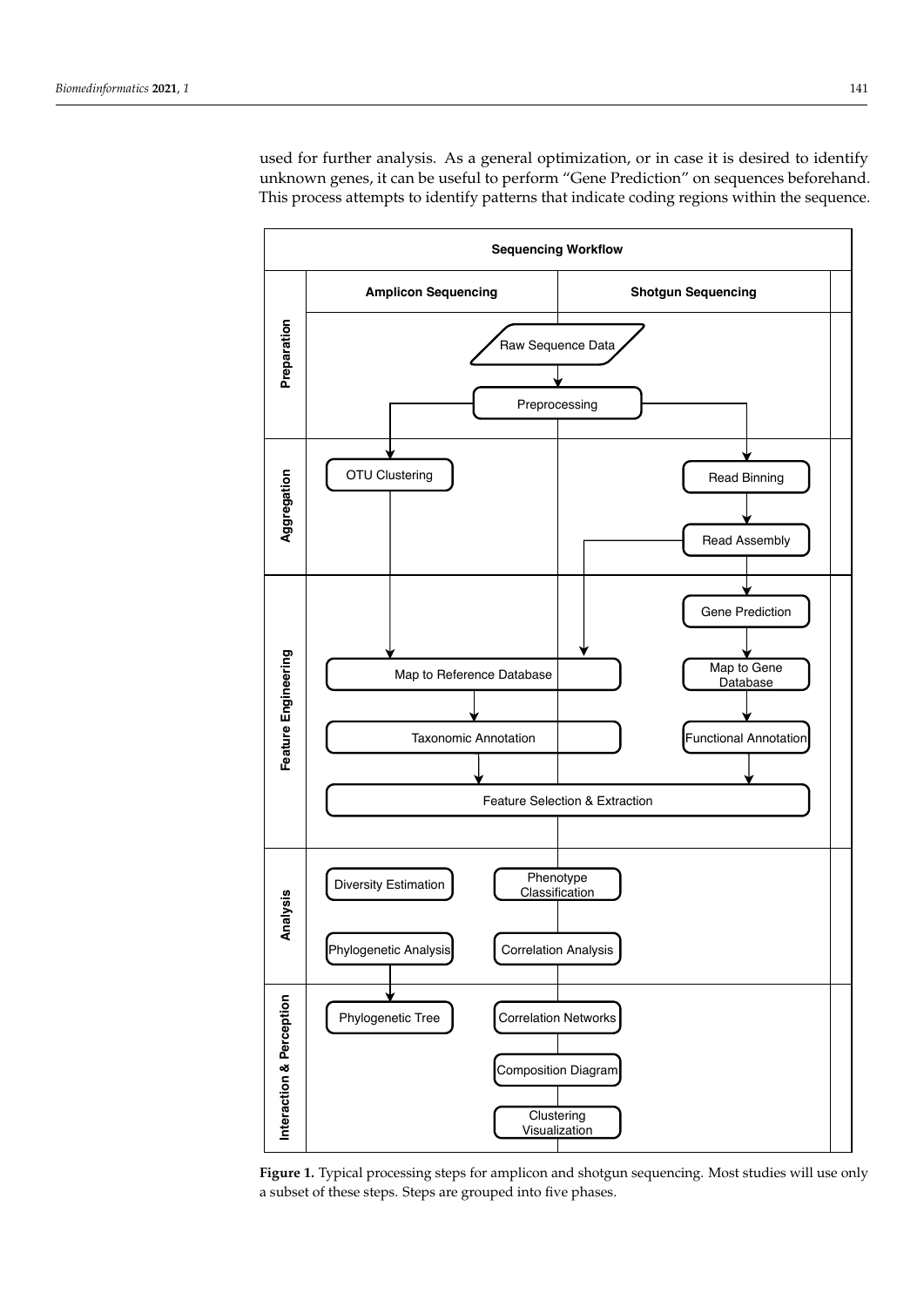In general, the feature engineering phase is a transitional phase where the focus shifts from gathering data to the analysis and interpretation of said data [\[24\]](#page-24-23). This includes all transformational tasks such as the computation of relative abundances, where the previously identified genes or taxa are counted and put into relation to other genes or taxa in the same sample, or other more complex transformations known as "Feature Selection" [\[27\]](#page-25-1) and "Feature Extraction", that simplify and reduce the amount of input data for the analysis phase while preserving important information.

As the name implies, the "Analysis" phase contains analytical processes that try to derive new information from the input features. Often it will be the most important step in metagenomic studies, directly supporting the study goals. Therefore, the processing steps are quite heterogeneous, depending heavily on the goal of the study. That being said, frequently used steps include the classification of phenotypes or computing correlations between genes or taxa. Finally, during "Interaction & Perception", results from analysis or previous steps are presented to the user in a suitable fashion such as interactive visualizations or dialog systems. As with the analysis phase, visualizations are also heavily dependent on the study goals. Note that "Interaction & Perception" was originally named "Visualization" in [\[24\]](#page-24-23) but was changed to match the AI2VIS4BigData reference model established by Reis et al. [\[28\]](#page-25-2) and to better describe the possible interactive nature of result presentation.

## <span id="page-4-1"></span>*2.2. Example: Microbiome Analysis on Four Human Body Sites*

Wassan et al. [\[29\]](#page-25-3) considered various data sets containing identified OTUs from 16S rRNA amplicon data on various human body sites. They then demonstrated how metagenomic ML models can benefit from using hierarchical, phylogenetic information (e.g., considering evolutionary distances between OTUs). This section provides an overview of the study and shows how it can be aligned with the five phases mentioned earlier. For the purpose of brevity, only the Human Microbiome Project dataset [\[30\]](#page-25-4) is used in this description (Figure [2\)](#page-4-0).

<span id="page-4-0"></span>

**Figure 2.** Study performed by Wassan et al. [\[29\]](#page-25-3). Abundance information is combined with phylogenetic information to improve classification performance.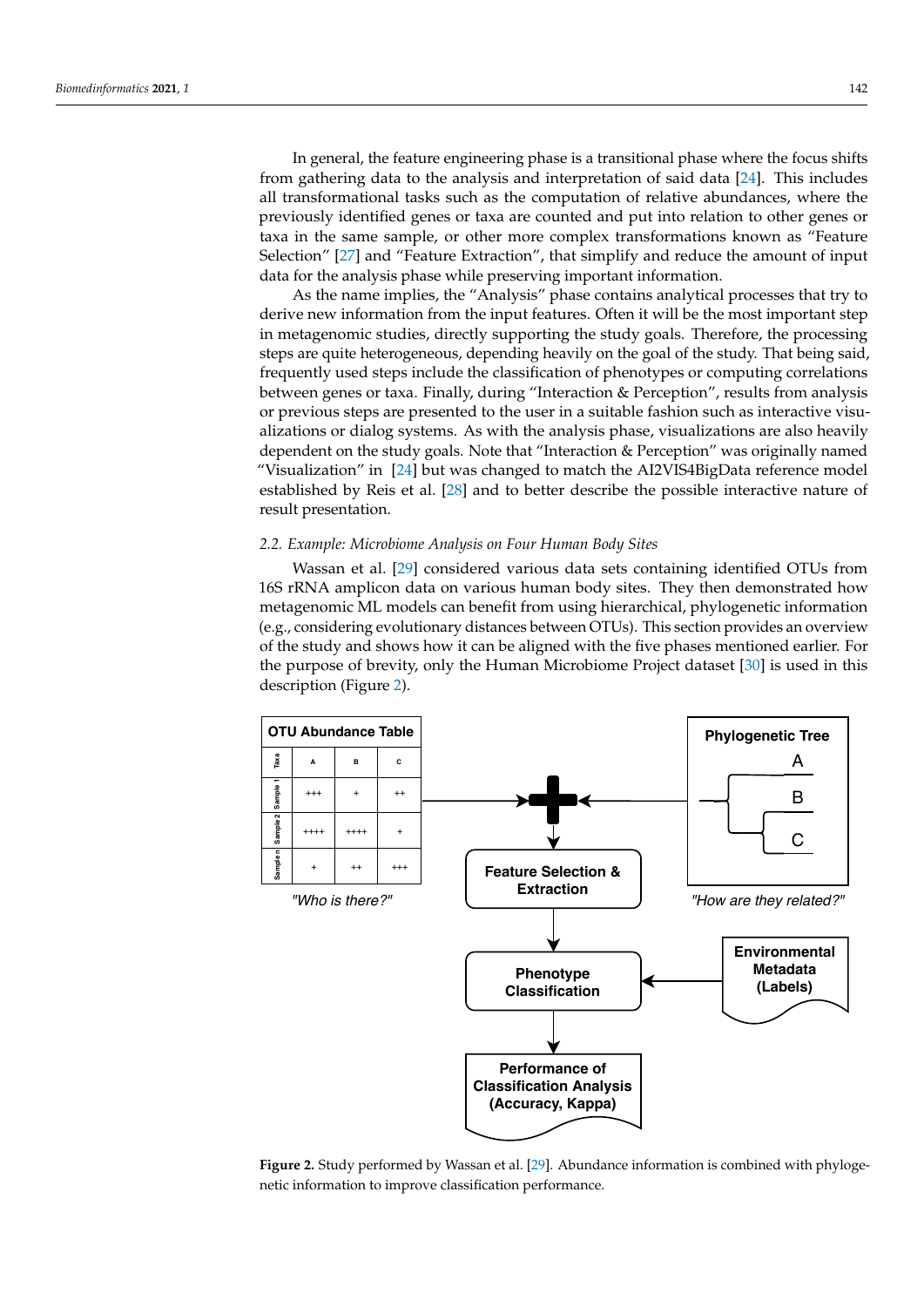The tasks matching the "Preparation", "Aggregation", and part of the "Feature Engineering" are described in the supplementary documents of The Human Microbiome Project Consortium [\[30\]](#page-25-4). For "Preparation", QIIME [\[31\]](#page-25-5) and custom scripts are used to discard low-quality sequences and to de-multiplex sequence data from different samples. To cluster sequences and to pick representative OTUs, UCLUST [\[32\]](#page-25-6) is used ("Aggregation" phase). Then, the RDP classifier [\[33\]](#page-25-7) is used in the "Feature Engineering" phase to assign a taxonomy and an OTU table is created while applying additional quality controls.

Wassan et al. [\[29\]](#page-25-3) continued the "Feature Engineering" phase by creating a phylogenetic tree from the OTU table and then using this tree to conduct feature selection using various algorithms, such as random forest (Section [3.4\)](#page-8-0). Figure [2](#page-4-0) outlines this idea. For the "Analysis" phase, Support Vector Machines (SVMs) (Section [3.2\)](#page-6-0), naïve Bayes (Section [3.5\)](#page-8-1), and logistic regression (Section [3.6\)](#page-9-0) were compared for classifying phenotypes given in the original dataset.

The analysis phase forms a promising direction of metagenomic research by uncovering knowledge from the information of compositional profiles obtained from the steps of aggregation and feature selection.

An additional key focus of studies by Wassan et al. is integrating biological domain knowledge of phylogeny [\[34\]](#page-25-8) with abundance profiles of OTUs, aiding in inferring metagenomic functions from the microbial profiles. Research by Wassan et al. [\[29\]](#page-25-3) suggests that the use of computation techniques using ML over integrative profiles could improve our understanding of microbial profiles and their functions.

The random forest classification method has typically been employed in the prediction of high-dimensional metagenomic data [\[35,](#page-25-9)[36\]](#page-25-10) assuming independence between features. By integrating biological knowledge of phylogeny with the quantitative profiles, the prediction of metagenomic functions built upon considering these relationships could better inform metagenomic studies. Wassan et al. [\[29\]](#page-25-3) employed the incorporation of both quantitative (abundances) and qualitative (biological domain knowledge of phylogenetic relationships) aspects into the construction of new feature space for the prediction of metagenomic phenotypes. A novel framework was proposed to determine metagenomic functions involving (i) engineering of new feature space via integration of biological and quantitative profiles, (ii) application of feature selection strategies over the engineered space, and (iii) application of the classical predictive models (such as random forest, SVM, naïve Bayes, and logistic regression) over the selected features. By employing the integrative approach, an improvement in predictive performance was observed by Wassan et al. [\[29\]](#page-25-3), in comparison to previously employed approaches [\[35,](#page-25-9)[36\]](#page-25-10). Furthermore, features space modeling has been characterized by different levels of varying phylogenetic depth (phylum to genus) in the study by Wassan et al. [\[29\]](#page-25-3) which seems to be advantageous over traditional work where only features at genus level were considered [\[35,](#page-25-9)[36\]](#page-25-10). The studies by Wassan et al. [\[29\]](#page-25-3) improved modeling over the high-dimensional and integrative microbial feature space for determining functional predictions by involving phylogenetic analysis. Proposed approaches demonstrated high prediction accuracy.

The phylogenetic similarity between microbial genes may also play an important role in determining metagenomic functions. Applying the ordination of Principle Coordinate Analysis (PCoA) over phylogeny and/or abundance wise similar matrix could provide some more support for differentiating microbial samples based on the functional phenotype [\[37\]](#page-25-11). As this paper focuses on demonstrating classification improvements for ML algorithms, the visualizations included herein consist of tables showing Accuracy and Kappa values for the different configurations. These visualizations can be generated by using validation metadata obtained during the analysis phase. The same data could also be used in graphical representations.

## <span id="page-5-0"></span>**3. Machine Learning**

The two primary uses of ML within metagenomics are classification and clustering. Classification algorithms learn to classify data points into a predetermined set of categories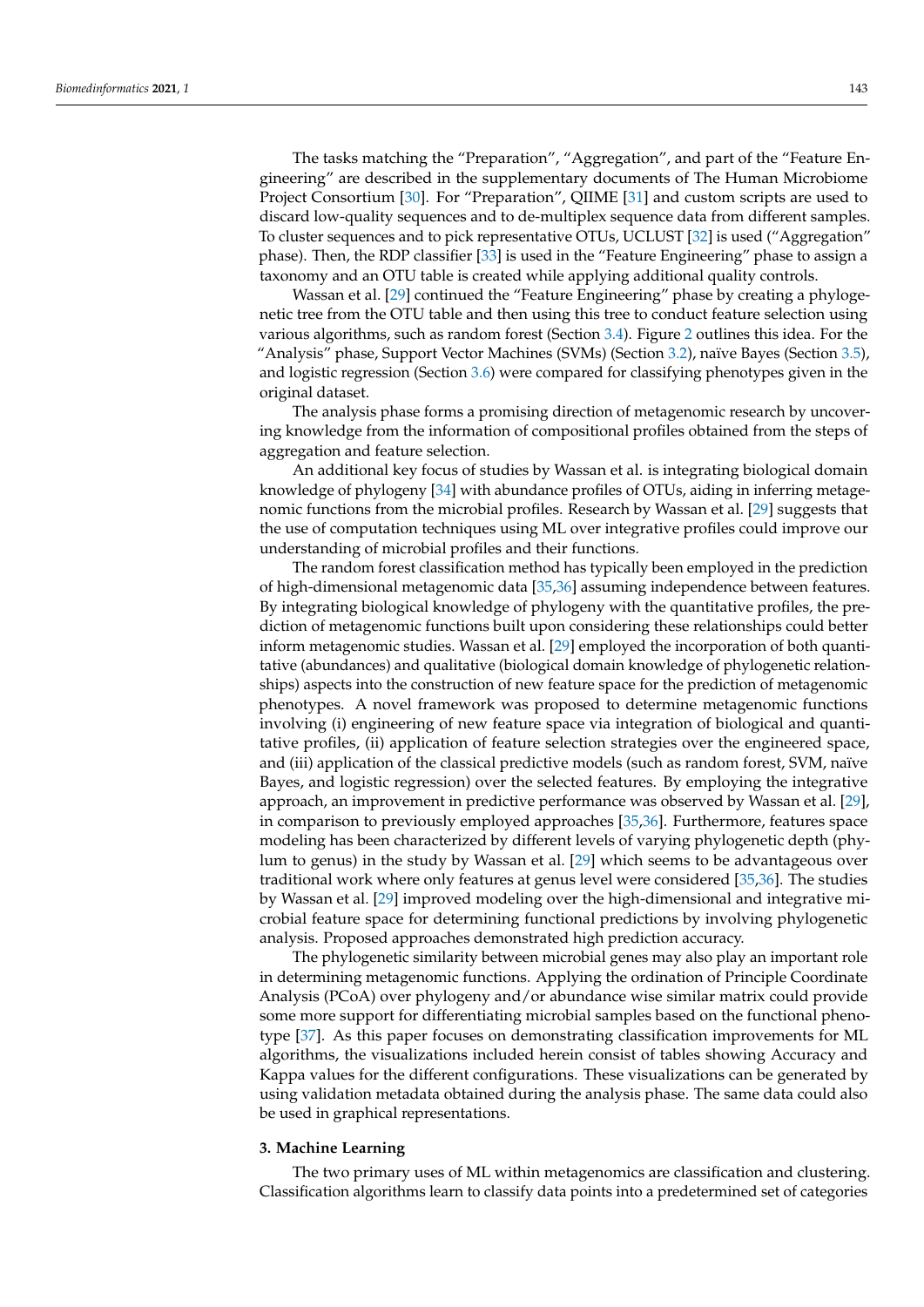or "labels" from a set of training samples (supervised learning). Clustering algorithms on the other hand try to find and group similar data points without using predetermined classes (unsupervised learning).

Another unsupervised type of ML often used in metagenomics that can be distinguished from classification and clustering is dimensionality reduction [\[13\]](#page-24-12). The goal of dimensionality reduction is to decrease the sparsity and complexity of data while preserving key information. These algorithms can be used as a preparational step for other algorithms that do not work well with highly-dimensional data or in the creation of visualizations that are by nature limited to few dimensions.

# <span id="page-6-1"></span>*3.1. Vector Space Transformations*

Most ML techniques require their input to be vectors with *n* dimensions [\[38\]](#page-25-12), where each dimension corresponds to a feature in the input data that can be used to distinguish the data. A dimension could be something as detailed as the nucleotide present at a specific position within a sample or something more general as the fraction of guanine and cytosine present in the sample (GC content). As the vector components must be numeric, suitable transformations must be applied if the original input data does not fit this criterion [\[38\]](#page-25-12).

Encoding methods can be distinguished into sparse encoding methods, where most vector components are zero, and dense encoding where the same information is encoded using fewer dimensions and most components are non-zero [\[39\]](#page-25-13). For example, the nucleotide at a specific position could be encoded in four dimensions using 0 and 1 to determine the presence or absence of a base or in a single dimension if each possible base is assigned a unique number (e.g.,  $A = 0.25$ ,  $C = 0.5$ ,  $G = 0.75$ ,  $T = 1$ ).

Some (simple) ML techniques perform better on sparse vectors, while more powerful techniques tend to perform better on dense vectors.

#### <span id="page-6-0"></span>*3.2. Support Vector Machines*

Support Vector Machines (SVMs) [\[40\]](#page-25-14) are used to separate input data into exactly two distinct classes. This works by computing a hyperplane in the vector space with the largest possible margin between data points of the two classes. A hyperplane is defined as a subspace with one dimension less than the vector space it is contained in. Therefore, in a 2D space, the hyperplane would be a simple line, while in a 3D space it would be a plane and so on.

If such a hyperplane exists the data is called linearly separable. Training an SVM on representative, linearly separable data would result in a perfect classifier with 100% accuracy. Unfortunately, most real-world data is not completely linearly separable due to outliers or complex dependencies between the dimensions that cannot be expressed in a linear way. Thus, most SVM implementations, allow for such errors and try to minimize the error introduced by the outliers while at the same time maximizing the margin between the data points that are linearly separable.

Sparse vector representations improve linear separability as there are more dimensions than the hyperplane can "use" to separate the data. Figure [3](#page-7-0) visualizes this using a twodimensional vector space. The features  $x_1$  and  $x_2$  are arbitrary examples of features that could occur during a metagenomic analysis. The dots represent samples that were used to train the SVM. The correct classification is indicated by the color of the dots—white dots belong to one class and black dots to another. The hyperplane (in this two-dimensional case a simple line), separates the two classes almost perfectly with only one outlier (the white dot below the line). The dots on the edge of the margin (i.e., the vectors that define the margin) on both sides of the hyperplane are called "support vectors" (circled in Figure [3\)](#page-7-0).

Another way to improve linear separability is to project the input vectors into a higher-dimensional space using a kernel function [\[40\]](#page-25-14). This is known as the "kernel trick".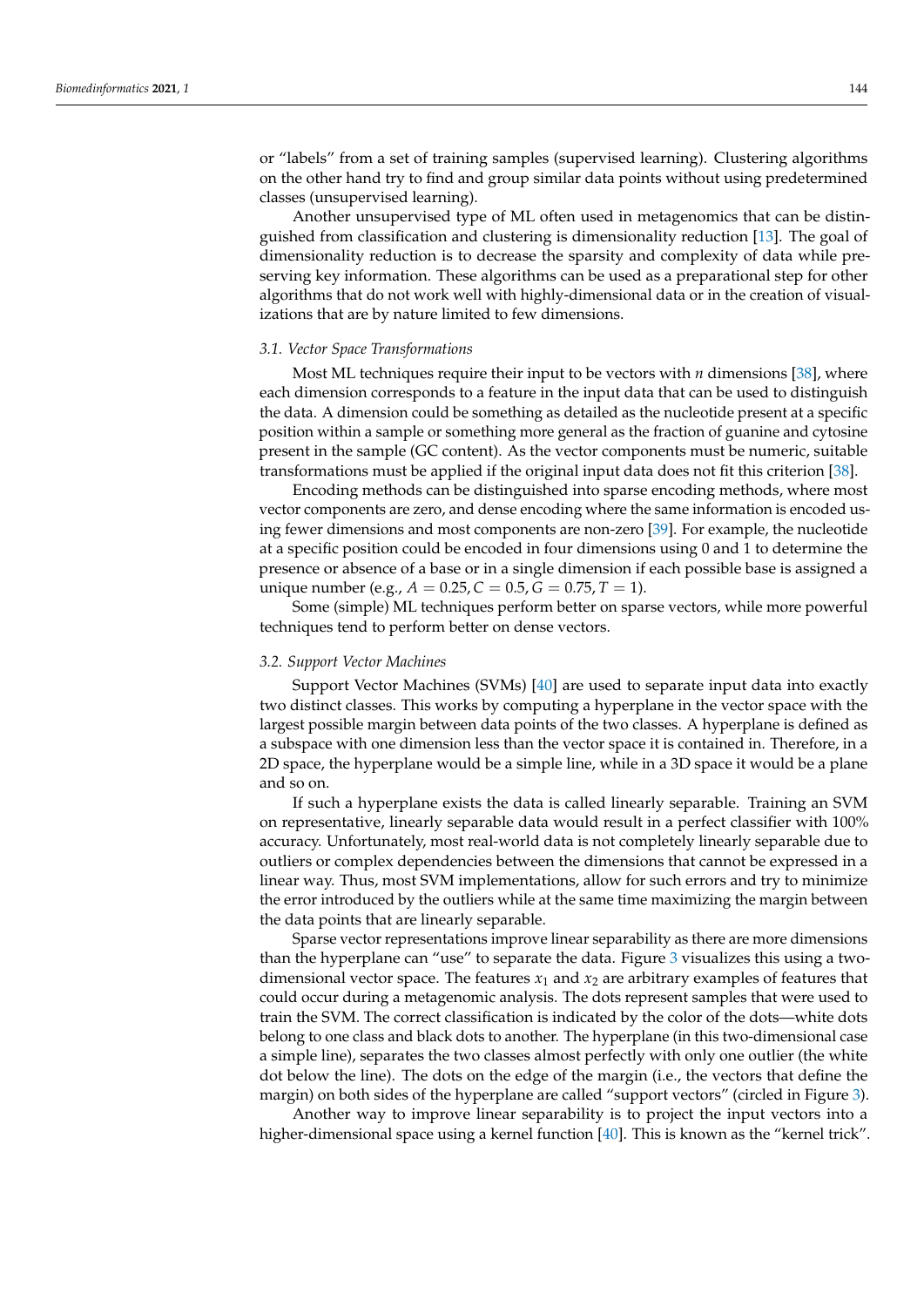<span id="page-7-0"></span>

**Figure 3.** Linear separation of samples in a two-dimensional vector space using SVM. Dots are colored according to their correct classification. The line represents the hyperplane that determines the classifier result.

SVMs are a popular choice as they are efficient to train and provide favorable results on many data sets [\[41\]](#page-25-15). Their performance drops if the data has complex dependencies and cannot be made linearly separable. Another disadvantage of using SVMs is that they require careful selection of features used as input vectors, as having many dimensions that do not contribute to the classification decision can reduce performance [\[41\]](#page-25-15).

## *3.3. Decision Trees*

A decision tree is a tree structure where each node splits a data set into two subsets based on a predicate (e.g.,  $x_1$  dimension has a value of 0.5 or less). This process can be repeated at subnodes which divide the dataset further into smaller and smaller subsets. A decision tree can be used as a classifier by assigning class labels to the leaf nodes of the tree. The nodes should be constructed in a way that maximizes the predictive value at each level of the tree, i.e., the dimensions and values should be chosen in a way that best separates the data points into the target classes. Figure [4](#page-8-2) demonstrates how a decision tree splits the dataset used in the previous section into distinct subsets that only contain one class of points (black dots or white dots). The lines represent a node in the decision tree and the predicate is written in the label. Each side of the line is a sub-branch of this node and can contain further decision nodes.

Using a decision tree alone as a classifier is one of the fastest ways to build a classifier as the tree can be constructed very efficiently [\[38\]](#page-25-12). By using a simple binary decision at each level of the tree, the classification decisions are also easily comprehensible by humans which improves the overall explainability of the model (see also Section [5.4\)](#page-17-1).

Unfortunately, decision trees are too simple for many real-world problems and are prone to overfitting, meaning the tree can classify the training data perfectly, but fails to classify new data accurately [\[42\]](#page-25-16).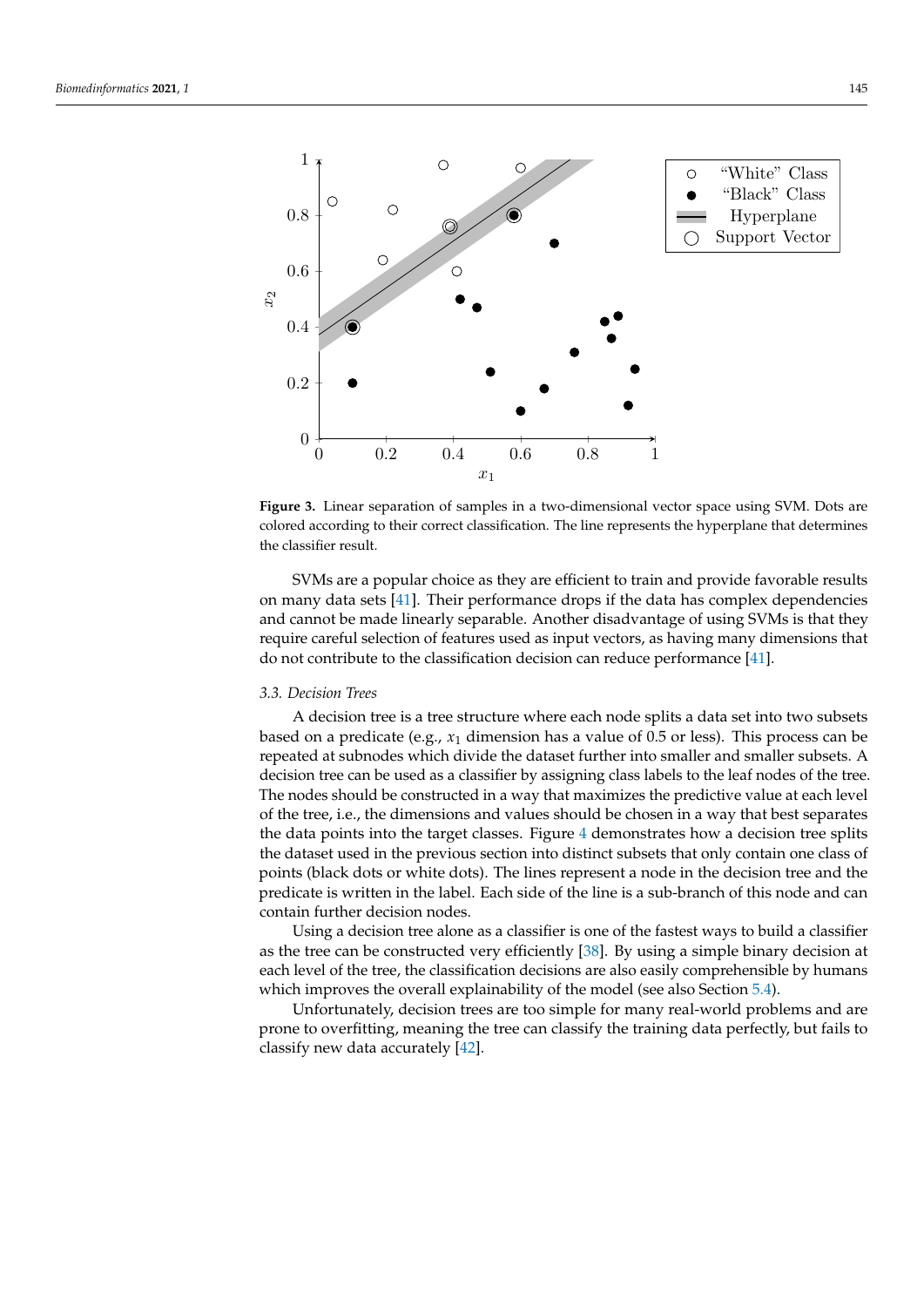<span id="page-8-2"></span>

**Figure 4.** Consecutive splitting of dimensions in a decision tree. Colored points represent samples belonging to two classes, lines represent the binary decisions taken at the nodes of the tree.

#### <span id="page-8-0"></span>*3.4. Random Forest*

The random forest ML method [\[43\]](#page-25-17) tries to tackle the shortcomings of the decision tree classifier. It uses not one but several (often hundreds or thousands) decision trees and then bases the final classification decision on a majority vote. As constructing multiple decision trees from the same dataset using the same dimensions would result in the same or very similar trees without improving the classification performance, a special construction logic must be used for the trees. This construction logic consists in using only a subset of the total data for each tree and limiting the dimensions from which predicates can be chosen to a random subset of the total dimensions in each level of the constructed trees. It can be proven that constructing the trees in this way avoids the risk of overfitting even if a large number of trees is used [\[43\]](#page-25-17).

# <span id="page-8-1"></span>*3.5. Naïve Bayes Classifier*

Naïve Bayes classifiers are simple models that assume that all dimensions of the input data are completely independent of each other [\[38\]](#page-25-12), meaning they contribute on their own to the probability of a data point belonging to a specific class or not without taking into account the values of other dimensions. Even if this assumption is often not true, naïve Bayes classifiers can still perform quite well in many cases. Depending on the distribution and type of values (e.g., categorical or continuous), various subtypes exist. For example, the Gaussian naïve Bayes classifier assumes a normal distribution for continuous values, while a multinomial naïve Bayes classifier can deal with categorical values.

Figure [5](#page-9-1) shows an example where the normal distribution for black and white dots was computed and shown as crosses originating at the mean and extending to one standard deviation (SD) in each dimension. The probability that a data point belongs to a class depends on this probability distribution. The curve shows the decision boundary where the probability for both classes is the same. Even though there are two outliers, the overall separation works well and categorizes almost all points correctly. Naïve Bayes is popular because of its simplicity and its capability to perform well with very few training samples.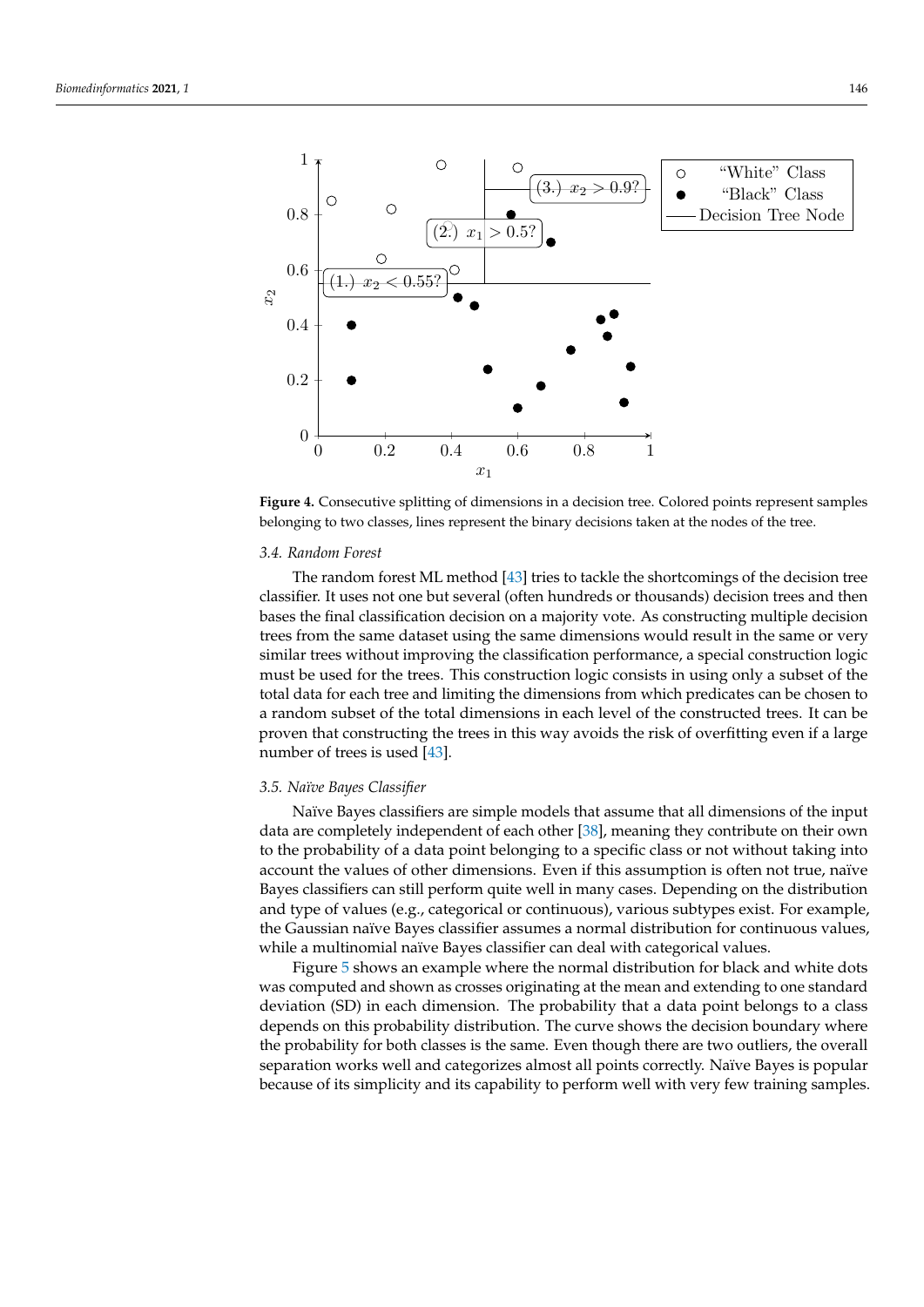<span id="page-9-1"></span>

**Figure 5.** Naïve Bayes classifier with decision boundary. Mean and SD for both classes is shown as two crosses. The curve represents the decision boundary resulting from the probabilities.

#### <span id="page-9-0"></span>*3.6. Logistic Regression*

Logistic regression [\[44\]](#page-25-18) is another simple model that can be used for classification. The model computes a weighted sum of its input vector and then applies the sigmoid function, which is also known as the "logistic function", to this sum [\[44\]](#page-25-18). The result of the sigmoid function can be interpreted as the probability that a data point belongs to a given class. The training of a logistic regression classifier consists in adjusting the weights for the input vector so that the output function best matches the training data set.

As the only input to the logistic function in the classifier is a linear combination of the input values ("weighted sum"), the classifier requires the input data to be mostly linearly separable to perform well (see Section [3.2\)](#page-6-0). Figure [6](#page-9-2) shows the result of applying logistic regression to our example dataset. The line represents the decision boundary where the sigmoid function has the value 0.5, indicating a 50% probability for both classes.

The computations performed in a logistic regression classifier are the same as those in a single neuron of a neural network (see Section [3.8\)](#page-10-0) that uses the sigmoid function as the activation function.

<span id="page-9-2"></span>

**Figure 6.** Classification using logistic regression function. The line shows the decision boundary where the sigmoid function is equal to 0.5.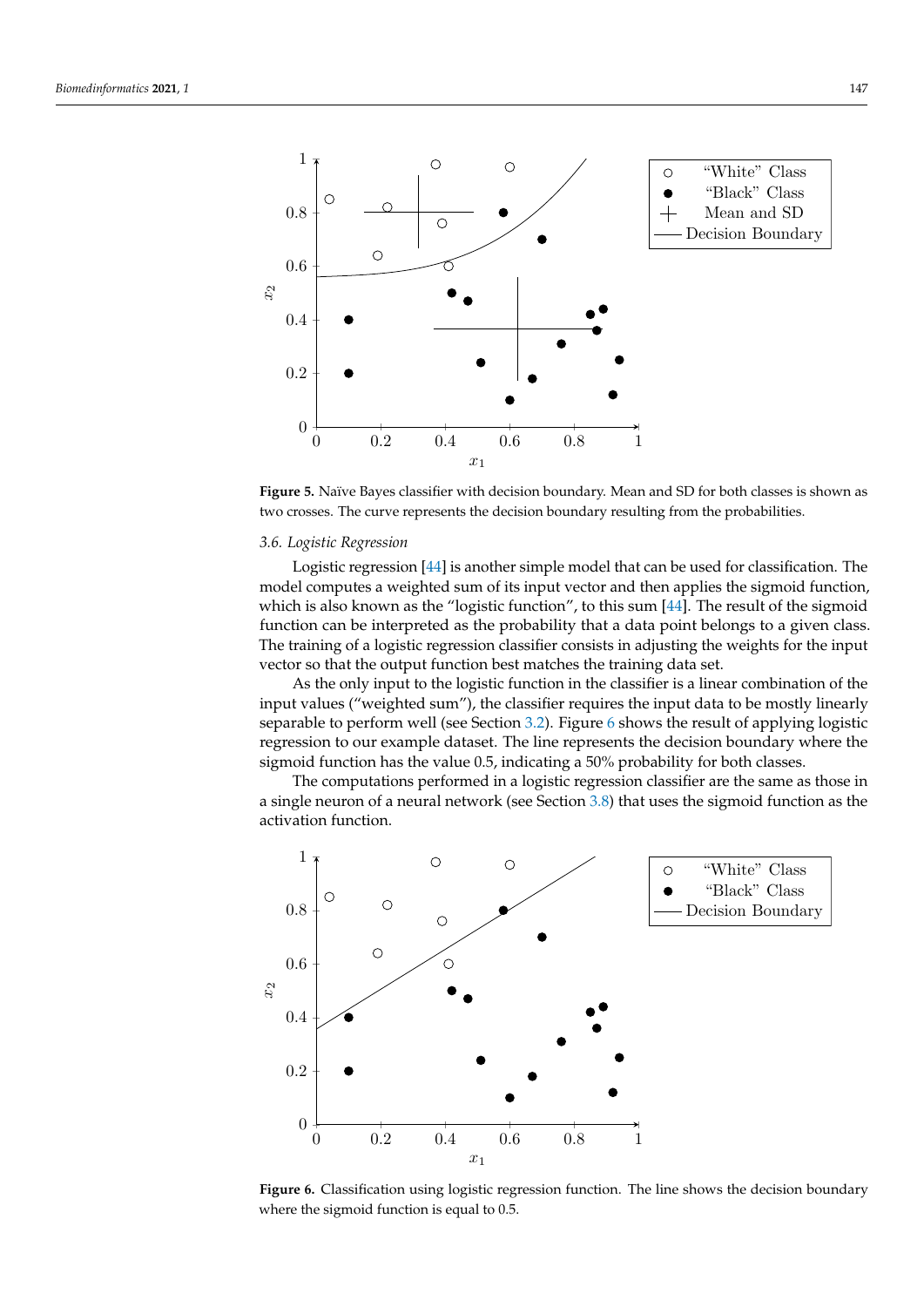## <span id="page-10-1"></span>*3.7. Clustering Algorithms*

As the clustering algorithms used in metagenomics are generally simpler and less diverse than the classification algorithms, they will be described only briefly in this section. In general clustering algorithms try to create clusters by finding similarity between input data and grouping it in a way that maximizes the similarity within a cluster while simultaneously minimizing the similarity between clusters. Similarity, in this case, has to be defined in some way using a distance metric. For metagenomic sequences this could be character-based, i.e., checking what percentage of characters between two sequences is the same, or based on more general properties (e.g., GC-content).

Finding optimum solutions to these problems is generally not possible—even with small datasets—as it requires trying prohibitively many combinations. Therefore, heuristic algorithms are used that aim for a satisfactory balance between runtime and quality. One of the popular algorithms is Lloyd's algorithm [\[38\]](#page-25-12), which is often referred to as "*k*-Means clustering". In Lloyd's algorithm, a list of data points is chosen randomly to act as starting cluster centers (centroids). All data points are then assigned to the cluster with the nearest centroid. Afterward, new cluster centroids are chosen by calculating the mean of all data points within each cluster. This last step could change the nearest cluster centroid for some of the data points, thus assignment to clusters and calculating new centroids are repeated until there are no more re-assignments.

While popular due to its simplicity, Lloyd's algorithm has several problems, which are also relevant in metagenomics. First, the number of clusters must be chosen beforehand, which can be difficult as the best number of clusters is often not known. However, this is solvable by using variants where the number of clusters is chosen dynamically. Another problem is that calculations of mean and distance are based on Euclidean distance and hence require input data to be presented in a vector space (see Section [3.1\)](#page-6-1). While this is also true for most classification algorithms described in this section, clustering algorithms in metagenomics are often used early within metagenomic workflows (see Section [4.3\)](#page-13-0) where other forms of distance metrics (e.g., based on character data) are easier to compute. Finally, Lloyd's algorithm has a worst-case superpolynomial complexity [\[45\]](#page-25-19). Processing huge data sets, as sometimes required in metagenomics, is therefore not always feasible.

While Lloyd's algorithm has several problems that limit its use in metagenomics, its simplicity and general principles are a sound basis for understanding clustering algorithms in general. Some specific uses will be discussed in Sections [4.3](#page-13-0) and [4.4.](#page-13-1)

#### <span id="page-10-0"></span>*3.8. Neural Networks*

Neural networks are inspired by biological neurons. Common to both biological and artificial neurons is the idea that they are interconnected and that each neuron only performs simple computations while the combined network can perform complex tasks such as classification based on many input variables and complex dependencies [\[46\]](#page-25-20).

The neurons in most models take several real numbered inputs, compute a weighted sum, and then output a value based on a threshold. If the weighted sum is below this threshold the output strives towards one value (e.g., 0 or  $-1$  depending on the model) and if the sum is above the threshold the output strives towards another value (e.g., 1 or the sum itself depending on the model).

Artificial neural networks are usually organized in layers where the output of the neurons in one layer is the input of the next layer [\[47](#page-25-21)[,48\]](#page-25-22). The input of the first layer is the features obtained from the samples and the last layer outputs the desired result, e.g., one output for each possible category in a classification task. Intermediate layers serve to enhance the computational strength of the network by allowing the network to "recognize" more complex dependencies within the input data that are required to determine the result [\[46\]](#page-25-20).

Compared to, e.g., SVMs, neural networks depend less on the data being linearly separable as they are inherently more powerful. An SVM can be mathematically expressed as a single neuron (single layer network), but in contrast, the computations performed in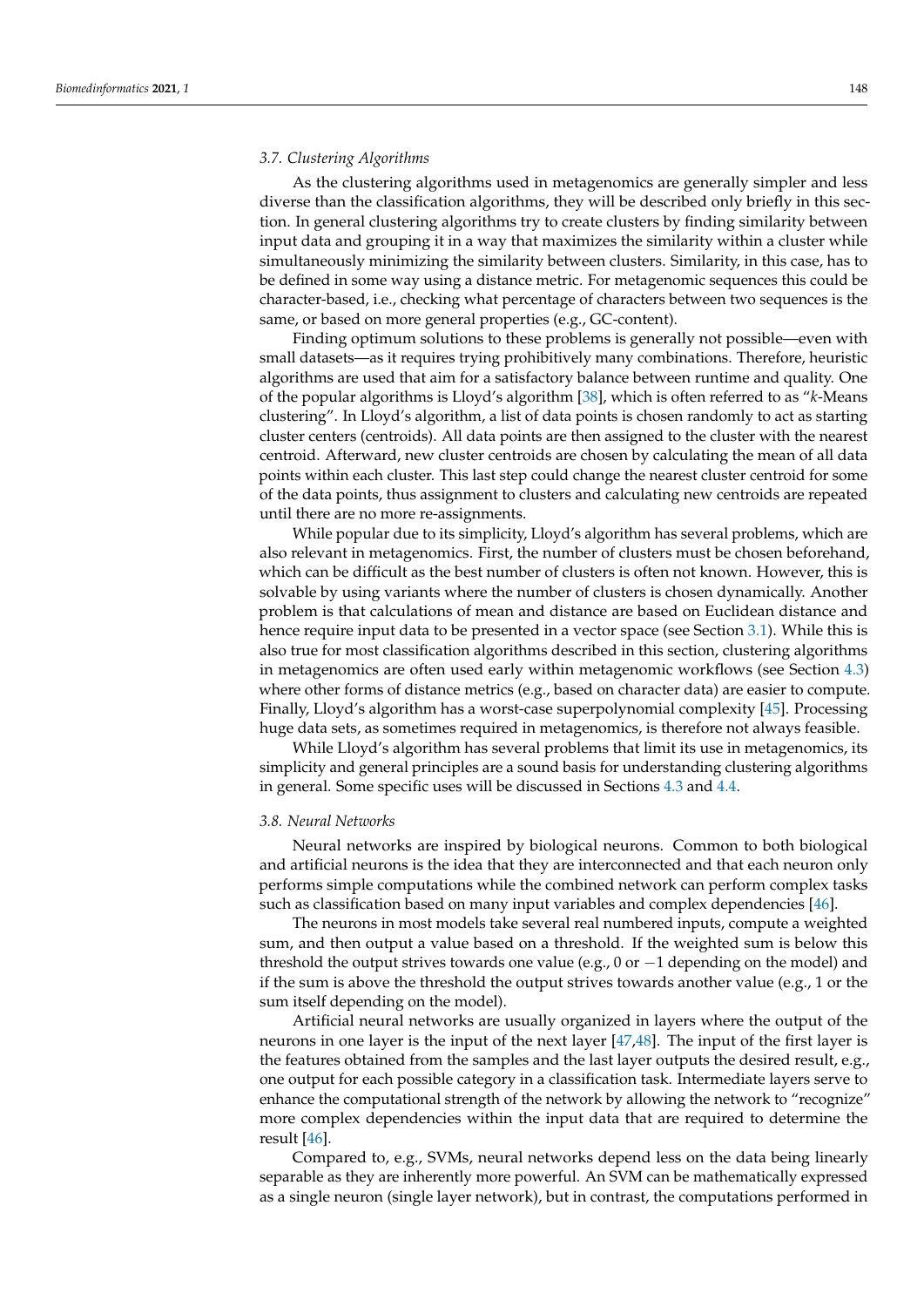multi-layer networks are generally not expressible in an SVM [\[49\]](#page-25-23). This increased power also allows the use of dense encoding techniques as discussed in Section [3.1](#page-6-1) and empirical data shows that deep neural networks (see Section [3.9\)](#page-11-0) benefit from this approach [\[39](#page-25-13)[,50\]](#page-25-24).

On the downside, the complexity of neural networks also demands more computational power to find the optimum values for all weights in the network. Furthermore, the number of variables in the model increases the risk of overfitting [\[51\]](#page-25-25). Overfitting occurs when a classifier tries to optimize its parameters to correctly classify all training samples as perfectly as possible at the expense of generalization.

Figure [7](#page-11-1) shows the same data points as were used in the previous examples. Here, the dots were used to train a hypothetical neural network. The gray background shows which area is classified as the "black dot" category, whereas the white background shows which are classified as the "white dot" category. The neural network was able to classify all points in the training set correctly. However, it seems unlikely that these irregular areas represent an underlying truth in the data. If the network is overfitted to the data used during training it is likely to misclassify new data points given to it. Intuitively the SVM did a better job at generalization in this example.

Both this risk of overfitting and the required computational power limited the application of larger neural networks for some time. A collection of new techniques together with increased computational power using GPGPUs led to new popularity for neural networks under the label, "deep learning".

<span id="page-11-1"></span>

**Figure 7.** Neural network classification indicating the decision boundaries using distinct background colors. The network is possibly overfitted as the complex boundaries are unlikely to represent an underlying truth in the data.

# <span id="page-11-0"></span>*3.9. Deep Learning*

Deep learning summarizes a collection of techniques and advancements in recent years [\[14\]](#page-24-13). While some of these techniques can be applied to other ML methods, they are most often used in the context of neural networks. The term "deep" in deep learning refers to the higher number of layers compared to classical neural networks, which can improve the predictive power of these networks significantly [\[14\]](#page-24-13). In classical neural networks several factors limited the use of many layers:

- 1. Increasing the number of neurons leads to a higher number of variables which increases the risk of overfitting [\[51\]](#page-25-25).
- 2. The processing power for training large networks was not available [\[15\]](#page-24-14).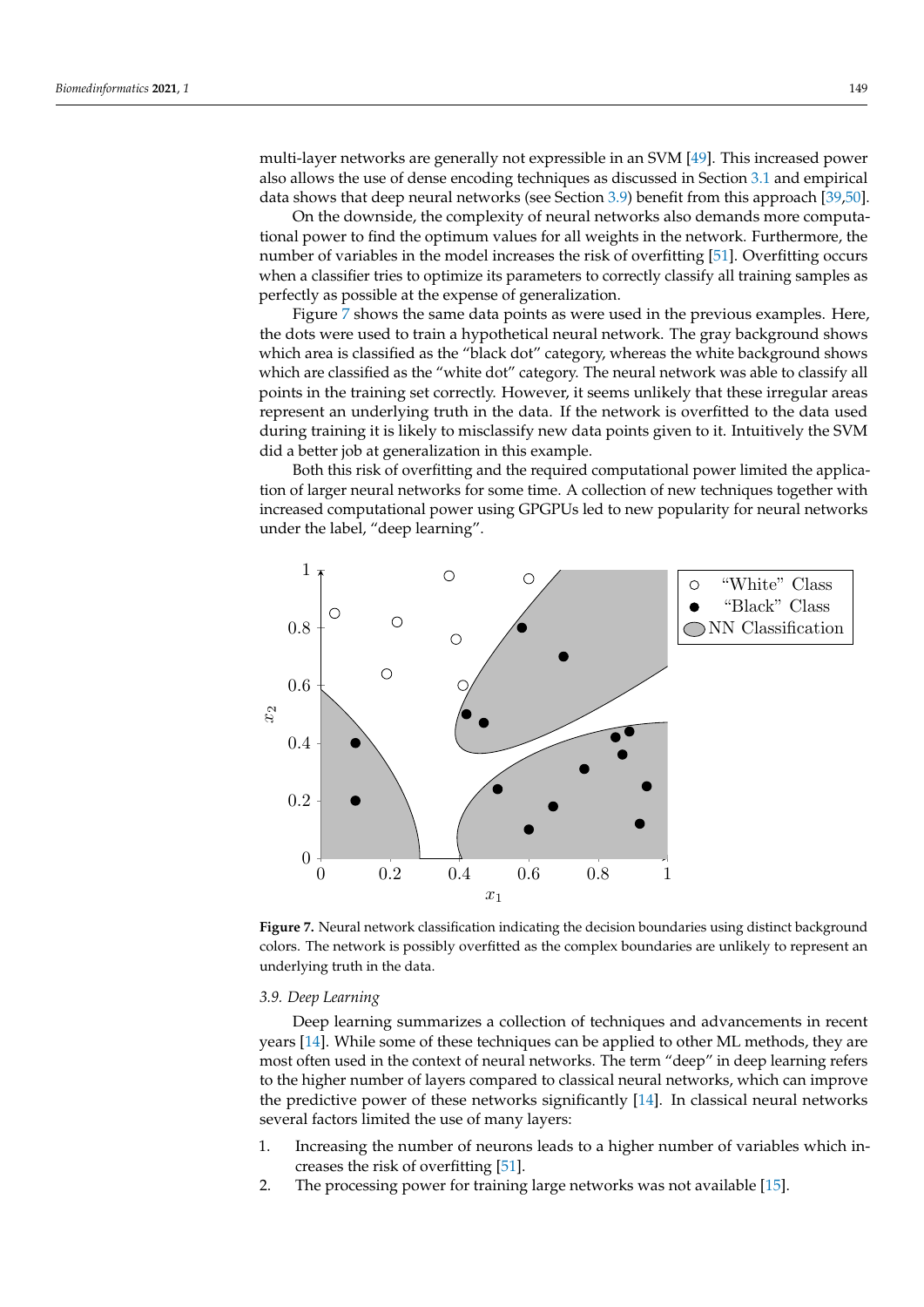3. The popular "activation functions" used in neurons to compute the final output value of the neuron based on its inputs were proven to perform poorly in the context of many layers (known as the vanishing and exploding gradient problems in the literature) [\[52\]](#page-25-26).

With deep learning these challenges are addressed as follows:

- 1. Deep learning networks are often trained with a significantly larger quantity of data. Many breakthroughs come from big tech companies like Google that have access to huge datasets (e.g., billions of images) which decreases the risk that the network only memorizes its training input and fails to generalize. Some computational techniques were also developed which keep the network from overfitting (e.g., "Dropout", see Srivastava et al. [\[51\]](#page-25-25)).
- 2. The processing power was increased by offloading the training to the Graphics Processing Unit (GPU) and utilizing large computing clusters. The advent of cloud computing enabled this possibility not only for big companies but also for smaller research teams.
- 3. The problem of vanishing or exploding gradients was mitigated by using vastly simpler activation functions, which do not exhibit this problem.

Due to these improvements over classical neural networks, deep learning has been able to solve problems that have previously been impossible. It broke records in many disciplines such as speech or image recognition [\[14\]](#page-24-13) and many products such as digital assistants or search engines now use deep learning.

# **4. Role of Machine Learning in Metagenomics**

In metagenomic studies, there are several steps that use ML algorithms or could potentially use them in the future. This section will cover typical processing steps and identify ML applications. Unless otherwise mentioned, the process will focus on sequencing results from high-throughput platforms like Illumina.

The section is structured along the phases and steps shown in Figure [1.](#page-3-0) Readers are invited to use the figure as a reference while reading this section.

## *4.1. Obtaining Raw Sequence Data*

The sequencing of DNA fragments works by reconstructing one of the two DNA strands base by base using specially modified fluorescent nucleotides with different dyes [\[22\]](#page-24-21). The original bases can then be detected by taking a photo at each step of the reaction and finding the dominating color. Determining the correct base from the images is a process called base-calling. Base-calling is complicated by multiple sources of errors during this reconstruction.

Machine learning has been applied to this problem. One example is the use of SVMs, which showed promising results in a comparison of various base-calling algorithms [\[53\]](#page-25-27). However, the literature on base calling using more modern deep learning techniques is sparse. One explanation for this may be that the results of simple algorithms already have low error rates and that there is therefore little room for improvement. In nanopore sequencing (an alternative, emerging sequencing method), where the error rate for base calling is significantly higher, deep learning has been applied successfully, which further supports this assumption [\[54](#page-25-28)[,55\]](#page-25-29).

After base calling the (digital) result of the sequencing operation will be a collection of "reads" representing the fragments that were sequenced with corresponding bases and quality metrics [\[20\]](#page-24-19).

# *4.2. Preprocessing*

Common preprocessing steps to be applied on raw sequencing data include demultiplexing reads from various samples by identifying attached barcode sequences, discarding or trimming low-quality reads, and removing sequencing artifacts.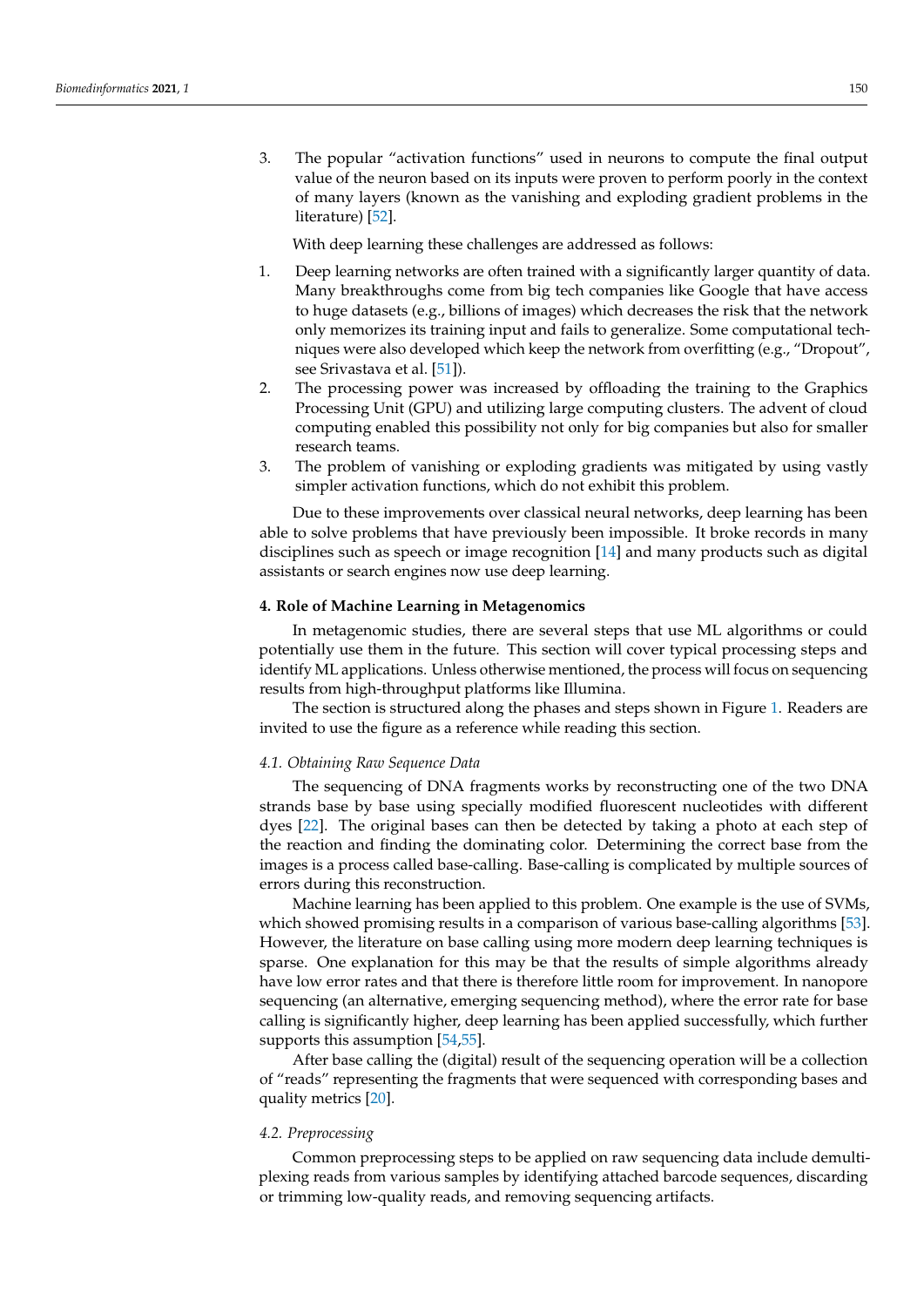A review of relevant literature revealed no significant use of ML in these areas. Stateof-the-art toolsets like QIIME 2 [\[31\]](#page-25-5) use relatively simple rules for these steps.

Some authors [\[19\]](#page-24-18), however, do see potential for deep learning models that cover the entire processing pipeline, including preprocessing steps, in the future.

## <span id="page-13-0"></span>*4.3. OTU Clustering*

For amplicon sequencing a common next step is to cluster reads belonging to the same species or higher taxonomic rank into OTUs for later processing by searching for reads with similar sequences (typically, 97%) [\[25\]](#page-24-24)).

The goal of clustering into OTUs is to reduce the quantity of data that needs to be processed in later steps. Clustering was discussed in Section [3](#page-5-0) as one of the two important branches of ML types. Accordingly, there are several algorithms that can be used in this task [\[13\]](#page-24-12).

One popular algorithm is UPARSE-OTU [\[56\]](#page-25-30). UPARSE-OTU is a greedy algorithm (Section [3.7\)](#page-10-1) and thus assigns clusters in a single iteration. The algorithm starts by ordering input sequences by abundance as a high abundance indicates a non-erroneous read and therefore might be good OTU candidates. Starting from the first sequence, the algorithm will either assign the sequence to an existing cluster, create a new cluster using the sequence as the OTU reference sequence, or discard the sequence if it is believed to be chimeric. A sequence is assigned to an existing OTU cluster if its similarity is above 97%. Similarity is defined here by the UPARSE-REF algorithm [\[56\]](#page-25-30) which uses a maximum parsimony model, i.e., defining similarity by the number of "events" that need to occur to go from one sequence to another sequence (e.g., a sequencing error). As the Maximum Parsimony model is a satisfactory approximation of similarity, there is little practical usage of more advanced ML models.

#### <span id="page-13-1"></span>*4.4. Read Binning*

Another use of clustering algorithms is for the purpose of "Read Binning" in shotgun sequencing—often used as an optimization step before sequence reassembly. Binning tries to separate reads from different organisms so that the reassembly process is easier and less prone to false overlaps between only far-related organisms [\[26\]](#page-25-0).

In contrast to OTU clustering, where sequence reads are expected to map to the same position/amplicon, the actual overlap between two sequences belonging to the same "bin" can be less or non-existent as the individual reads map to a longer sequence. Instead of relying on sequence similarity, binning algorithms hence often rely on other similarity measures such as *k*-mer distribution or probabilistic models [\[13\]](#page-24-12). The former relies on the fact that the distribution of *k*-mers (i.e., short subsequences) is similar within a genome while the latter attempts to model probabilities for reads to belong to the same bin and then uses expectation maximization to find the most likely result. Early attempts also used neural networks for this task [\[57\]](#page-25-31).

#### *4.5. Read Assembly*

HTS platforms are limited to DNA fragments with a few hundred bases at best for technical reasons [\[22\]](#page-24-21). This can be sufficient for many metagenomic applications. For example, phylogenetic studies based on amplicon sequencing can use rRNA regions that are short enough to be read completely but still unique enough to differentiate species [\[23\]](#page-24-22).

When complete genomes or larger sequences need to be sequenced, they need to be split up into fragments smaller than the maximum read length of the sequencer first [\[22\]](#page-24-21). However, this creates two problems: First, the order in which the fragments originally occurred within the genome is lost, and second, the organism from which the fragment originated is also unclear as the fragment gets mixed with fragments of all other organisms in the sample [\[9\]](#page-24-8). This is not necessarily a problem if only the presence and abundance of certain genes in the sample need to be known. In this case, it can be sufficient to match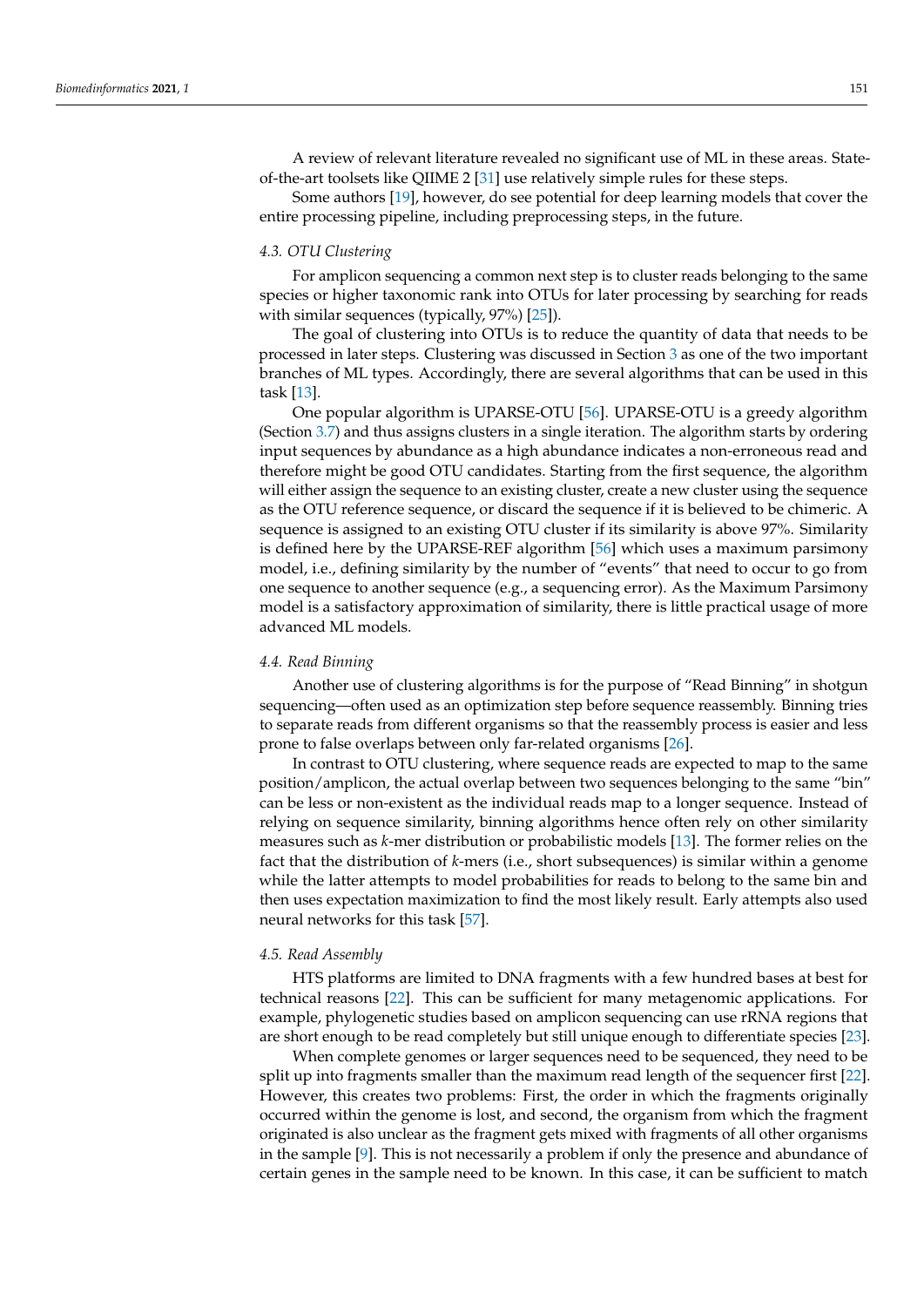the fragments directly to adequate databases for the research topic [\[26\]](#page-25-0). However, in other cases, the reassembly of the original genomes present in the sample is desired.

Reassembly happens by finding overlaps between the reads and aligning them on each other. Several strategies and tools exist for this [\[20\]](#page-24-19) and some of them are specialized for metagenomics [\[26\]](#page-25-0). There are some promising results for genome reassembly using both classical ML algorithms as well as deep learning techniques, but most of them are still relatively new and their performance on real-world samples is yet to be determined [\[58\]](#page-25-32).

#### <span id="page-14-0"></span>*4.6. Taxonomic Annotation*

Taxonomic assignment is the task of choosing a label for each sequence or cluster based on a chosen taxonomy, e.g., finding the species that a sequence is associated with. To facilitate this, reference databases with sample sequences for the various labels can be used. The methods for taxonomic annotation can broadly be separated into two groups. The first group of methods is used in amplicon sequencing and utilizes rRNA databases. Here, one of the most popular tools is RDP classifier [\[33\]](#page-25-7), an ML approach using a naïve Bayes classifier. The second group constitutes methods for assignment of reads or clusters of reads taken from shotgun sequencing in whole-genome studies. In this group, non-machine learning-based approaches like Kraken [\[59\]](#page-26-0) which rely on exact substring matches seem to be more popular.

One challenge faced by ML algorithms is the large number of possible species and similarities between substrings in even distant species [\[60\]](#page-26-1). However, there are some indications that less reliance on exact matches could also be a strength for ML algorithms when dealing with species not part of the training set [\[13](#page-24-12)[,60\]](#page-26-1). This is particularly important when comprehensive reference databases for the chosen environment do not exist. For many microbiome environments, whole-genome samples only exist for common or otherwise interesting species [\[26\]](#page-25-0).

#### *4.7. Functional Annotation*

While taxonomic annotation tries to answer the question of "what is a sample composed of?", functional annotation tries to answer the question of "what do the components do?". Initially, the task can be very similar to that of taxonomic annotation. However, the reference databases used in functional annotation consist of individual genes and associated functional categories. In this case, the challenges for ML algorithms are very similar to taxonomic annotation, and ML is hence not often used for this task [\[13\]](#page-24-12).

## *4.8. Gene Prediction*

However, machine learning is often used in gene prediction [\[13\]](#page-24-12). Gene prediction tries to find genes within samples without matching them to existing databases and is thus often one of the first steps when exploring new genomes. A challenge in metagenomics is that complete genomes can often not be assembled so that the analysis can only be based on individual reads or partial assemblies. Most gene prediction algorithms are based on hidden Markov models [\[13\]](#page-24-12). Other popular tools for metagenomic gene prediction use neural networks [\[61\]](#page-26-2) and there have also been successful attempts to apply deep learning to the task [\[18,](#page-24-17)[62\]](#page-26-3).

# *4.9. Feature Selection and Extraction*

"Feature Selection and Extraction" is usually applied for removing irrelevant and redundant features from the high-dimensional metagenomic datasets. Three standard techniques are [\[27\]](#page-25-1) (i) filter-based techniques that use heuristic functions over general statistical characteristics of data to determine important features such as correlation between features, (ii) wrapper-based approaches that iterate an ML algorithm over the input features to determine important features, and (iii) embedded methods intended to determine features by measuring performance while the model is being constructed.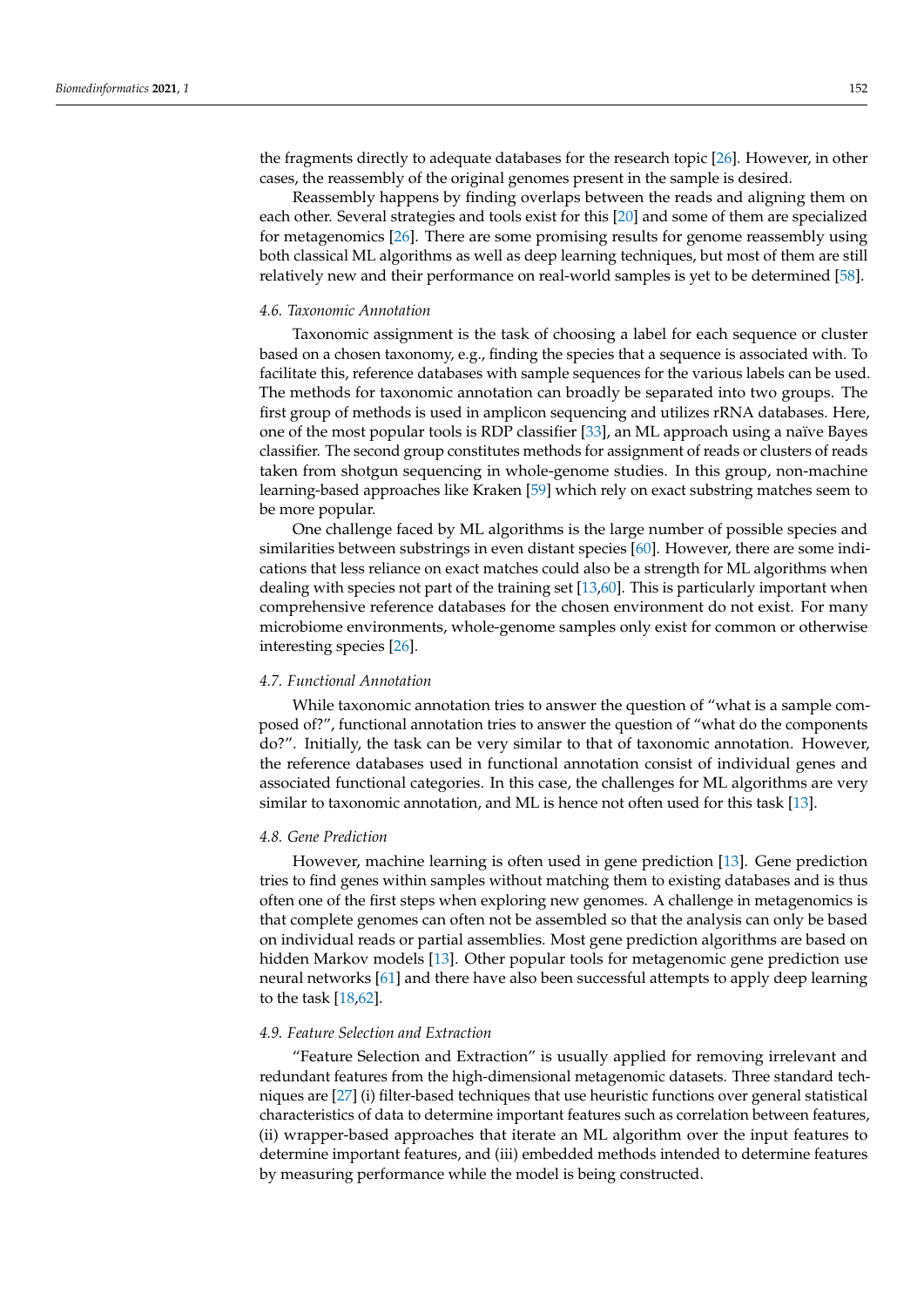Wassan et al. [\[63\]](#page-26-4) conducted a comprehensive analysis of metagenomic data from human microbiomes with application of different feature selection strategies. They recommended the application of embedded feature selection methods, namely, extreme gradient boosting (XgBoost) [\[64\]](#page-26-5) and penalized logistic regression to determine important microbial genes in metagenomic studies. Automatic selection and weighting of features is one of the promises of deep learning, which could make this separate step obsolete in the future [\[14,](#page-24-13)[15\]](#page-24-14).

#### *4.10. Phenotype Classification*

In phenotype classification, one trains a classifier to predict certain characteristics based on metagenomic sample data. Starting from training data where both the metagenomic sequences and the associated phenotype are known, the classifier learns to apply the categories to previously unseen data. This helps us to answer questions like "How can sick and healthy individuals be distinguished by their blood microbiome" [\[65\]](#page-26-6), "How does the maternal microbiome affect the development of newborns?" [\[1\]](#page-24-0), "What role do microbiomes play in the relationship between diet and metabolism?" [\[2\]](#page-24-1), "How do microbiomes interact with the immune system?" [\[3](#page-24-2)[,4\]](#page-24-3), and "How do they relate to diseases?" [\[5](#page-24-4)[,6\]](#page-24-5). These classifications can be based on relative abundances of taxa or genes, and additional features obtained from the samples [\[13](#page-24-12)[,63\]](#page-26-4).

All of the supervised learning algorithms discussed in Section [3](#page-5-0) can be used for this task. The example introduced in Section [2.2](#page-4-1) used, for example, SVMs (Section [3.2\)](#page-6-0), naïve Bayes (Section [3.5\)](#page-8-1), and logistic regression (Section [3.6\)](#page-9-0). While still rare, some studies also use deep learning for phenotype classifications [\[17\]](#page-24-16), although successful application is often a challenge due to an insufficient number of samples [\[19\]](#page-24-18) (see also Section [5.7\)](#page-18-0).

Nevertheless, recent advances open up a new avenue for applying deep learning models in data analysis [\[66\]](#page-26-7). For example, Zhu et al. [\[67\]](#page-26-8) successfully applied a new deep learning model called Deep Forest [\[68\]](#page-26-9) to investigate microbiome associations. One key advantage exhibited by Deep Forest is that it can work well even with small-scale training data.

# *4.11. Other Common Analysis Tasks*

Other frequent analysis tasks include, for example, diversity estimation, phylogenetic analysis, or correlation analysis. Diversity estimations are statistical measures to determine the variety of species present within a sample (alpha diversity) or the different composition between samples (beta diversity) [\[37\]](#page-25-11). Correlation analysis measures the relationships between different genes or species across samples. In a positive correlation, the increase of one gene or one species increases the abundance of another gene or species. In a negative correlation, the increase in one leads to a decrease in the other. Both analyses are based on statistical measures and can be computed directly from the compositional data of samples. To our knowledge, there are no attempts to provide alternative measures using ML.

Phylogenetic analysis tries to determine the evolutionary relationships between microorganisms and to order them within a phylogenetic tree. In general, algorithms in this category treat genetic mutations as a distance measure. The closeness on the phylogenetic tree depends on the number of mutations required to explain sequence differences between two species. The algorithms to compute these distances and to construct phylogenetic trees from the set of all sequences range from simple distance methods to more complex probability-based models [\[69\]](#page-26-10). Machine learning algorithms are not frequently used.

#### *4.12. Interaction and Perception*

Visualizations are an important tool to understand the data generated at various steps. One example is the visualization of sample composition using taxonomic or functional annotation data. Figure [8](#page-16-0) shows a sunburst diagram created with the free software Krona [\[70\]](#page-26-11) and using the dataset from [\[71\]](#page-26-12). The rings of the sunburst diagram represent different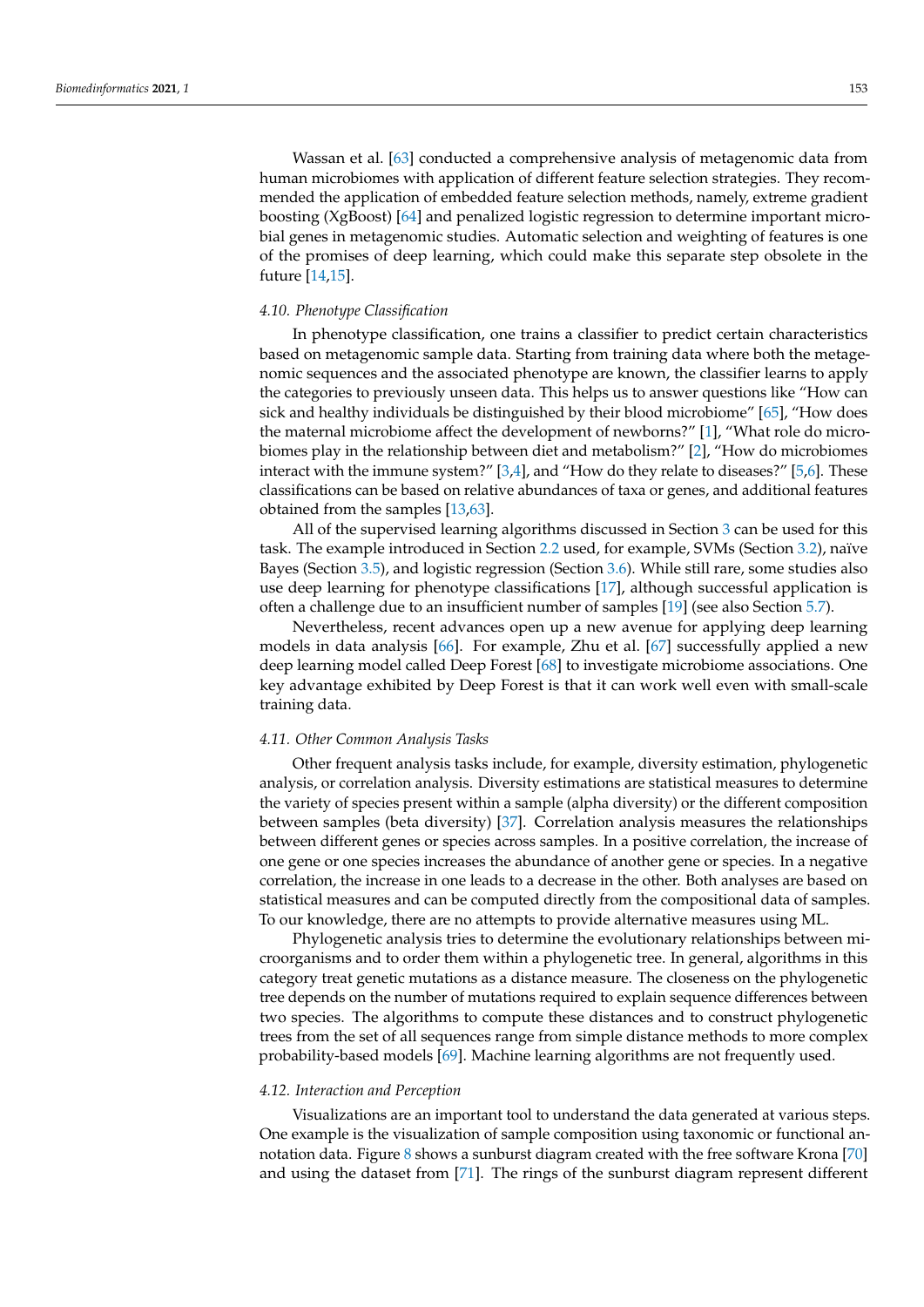levels in the phylogenetic tree, with the outer rings being more and more specific. The size of the ring sections is determined by the relative abundance within the sample.

Figure [9](#page-16-1) shows another example of taxonomic composition using a phylogram. It was created with the software Megan [\[72\]](#page-26-13) using a dataset from [\[73\]](#page-26-14) (sample file AS53\_18). In contrast to the sunburst diagram, the hierarchical structure of the phylogenetic tree is emphasized more while the relative abundances are only shown as a heat map and, thus, more difficult to compare. Both visualizations are examples of combining a "Composition Diagram" with a "Phylogenetic Tree", emphasizing one or the other aspect.

For simple graphics or diagrams, ML algorithms are not needed. However, there are often cases where highly-dimensional data needs to be presented to the user in a way that highlights important features while discarding non-essential data. This is a typical use case for dimensionality reduction algorithms. Examples include the creation of correlation networks or visualizations of clustering and binning (see Sections [4.3](#page-13-0) and [4.4\)](#page-13-1). A practical application for this is described in Laczny et al. [\[74\]](#page-26-15).

<span id="page-16-0"></span>

**Figure 8.** Sunburst diagram created with Krona. The rings represent different levels in the phylogenetic tree.

<span id="page-16-1"></span>

**Figure 9.** Phylogram created with Megan. The phylogenetic hierarchy is visualized as a tree. The individual nodes are colored according to their relative abundances.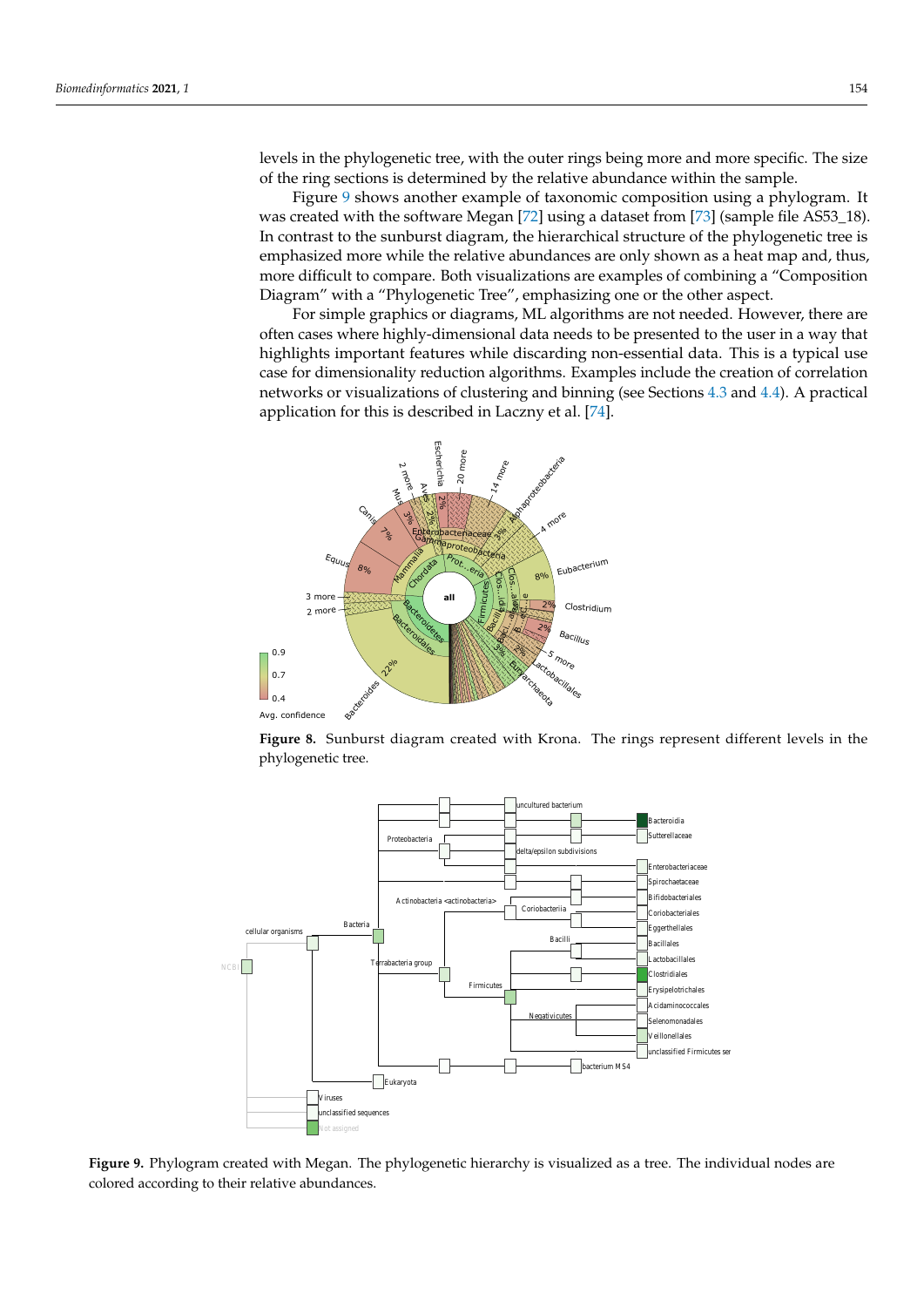# <span id="page-17-0"></span>**5. Challenges for Machine Learning in Metagenomics**

Machine learning can be used successfully in many key areas of metagenomics. However, there are several challenges when applying ML to metagenomics, some of which might also impede broader usage of more advanced techniques like deep learning.

## *5.1. Model Selection*

As seen in Section [3,](#page-5-0) many ML approaches can be used in the field of metagenomics. Within complex approaches such as neural networks, the models themselves have infinite possible configurations (e.g., number of layers and neurons) to choose from. Finding a satisfactory model is often a difficult and time-consuming task even for experts in the field. It can involve a lot of trial and error without a guarantee that the result will outperform older or simpler models [\[75\]](#page-26-16). The necessary time and knowledge to select the best model for a specific task from a myriad of options are often lacking.

## *5.2. Deep Learning and Feature Engineering*

Deep Learning requires new approaches to really gain an advantage compared to simpler ML models. While simple models require careful feature selection and will fail to detect meaningful patterns if the input space is too large and complex, deep learning promises to find suitable representations and meaningful connections in a large feature space without requiring the same level of domain expertise and feature engineering beforehand [\[14,](#page-24-13)[15\]](#page-24-14). Just switching out algorithms and using the same features for deep learning neural networks that were used for simple ML models will limit their potential or might even make them perform worse than the simpler models.

On the contrary, the feature space should be extended by adding data from additional data sources where possible to take full advantage of these advanced ML models. Examples in the clinical field include models that not only take into account data from the metagenomic data itself, but also the patient's medical history or other laboratory data. As with the model selection itself, using deep learning and selecting relevant features is a difficult task requiring suitable architectures and ML expertise, which are not always available. Including additional data sources increases its complexity even further.

#### *5.3. Accessibility*

Deeply related to the challenges of selecting a model and features is the accessibility for these processes in analysis systems. Assuming that experts in metagenomics are not usually experts in ML and that hiring ML experts for a metagenomics project is not always an option, the process of selecting models and features should also be accessible for non-data scientists. This is a challenge specifically relevant for the user interface used in these systems, which needs to allow flexible configuration of analysis tasks and model configuration for all kinds of use cases while still being easy to use.

#### <span id="page-17-1"></span>*5.4. Explainability*

Explainability strives to make the reasoning behind decisions taken by automated algorithms, such as ML methods, more transparent. More explainability is in high demand. For example, the European Commission has committed itself to a more trustworthy and secure use of artificial intelligence (AI), which includes explainable AI [\[76\]](#page-26-17). This is particularly important for the field of medicine as decisions can have far-reaching consequences and there is a high demand for understanding what specific reasoning led to them [\[77\]](#page-26-18).

However, explainability is not straightforward with complex ML algorithms as these are often black boxes. Specifically with deep learning, the large number of layers and neurons can make it impossible to understand the reasoning behind a decision taken by the algorithm. Designing models in a way that improves explainability is possible but could lead to decreased accuracy, although there is some debate about whether this is necessarily true [\[77\]](#page-26-18). It is worth questioning the practical importance of explainability [\[78\]](#page-26-19). Assuming that there is in fact a trade-off between accuracy and explainability, there are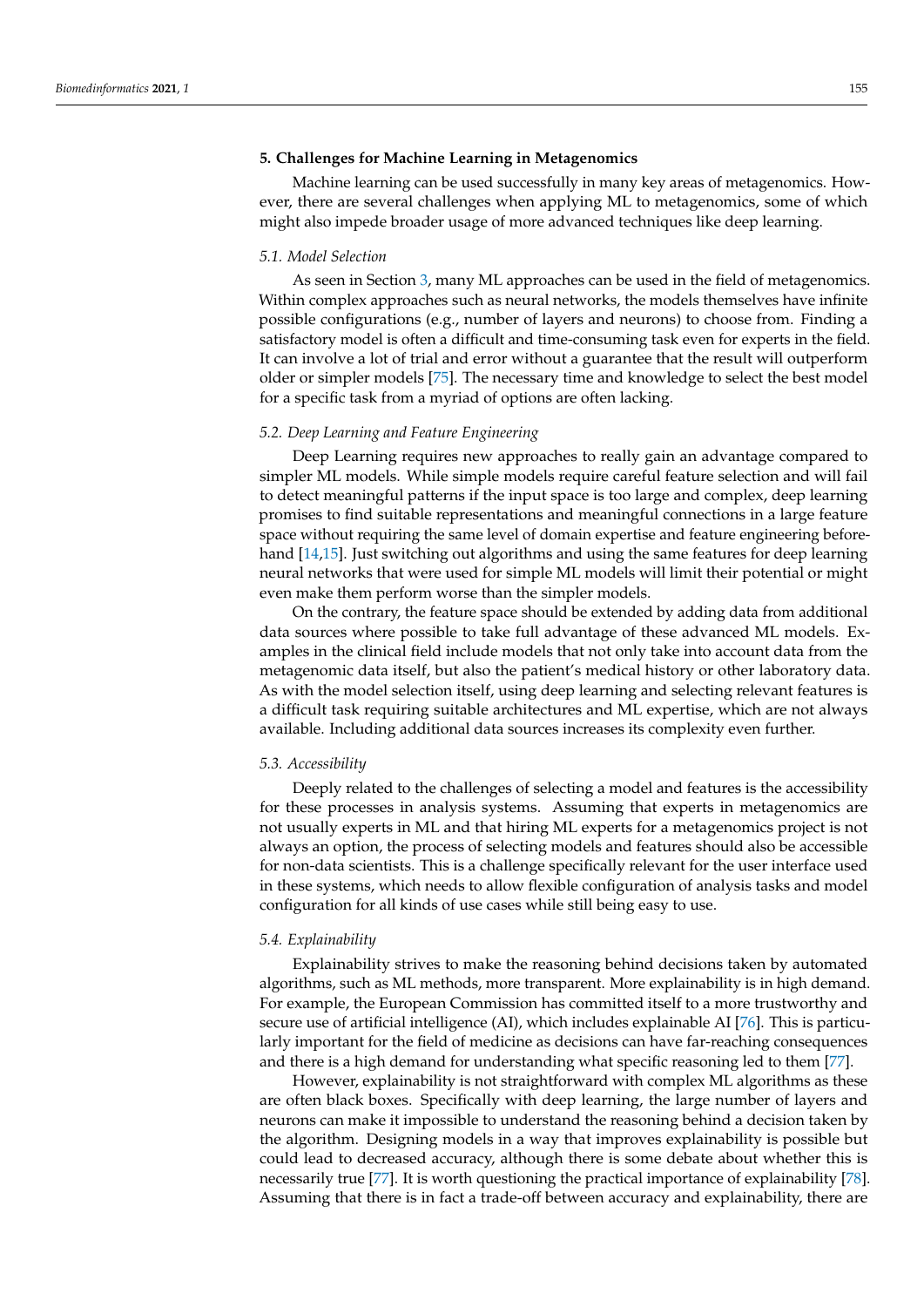certainly patients and physicians that would prefer a hypothetical black-box algorithm that is 99% accurate in predicting a medical condition instead of another hypothetical algorithm that is only 90% accurate but provides full transparency in its decision process. There are also numerous examples in classical medicine of effective treatments that have been used without knowing why they work [\[78\]](#page-26-19).

Both determining the need for explainability and managing the possible trade-offs between explainability and accuracy are challenges when implementing new clinical solutions utilizing ML.

## *5.5. Reproducibility*

Closely related to explainability is the concept of reproducibility. In a metagenomic analysis, multiple steps are needed between the initial raw data and the final visualization or result data. It is crucial to be able to reproduce these steps whenever necessary. While this can be done by vigorously documenting each processing step, it is not an easy task as results can depend on the exact parameters of the involved tooling or even a specific environment or version number [\[79\]](#page-26-20). It is also easy to make mistakes if these steps have to be performed by hand. The use of ML and trainable classifiers, such as neural networks, can increase this problem as the classification results can change with every retraining of the model, even if the input data remains the same.

## *5.6. Biological Diversity*

The microbiome in human hosts and other environments can contain millions of species and genes [\[13\]](#page-24-12). Many of those are still unknown, which can make taxonomic or functional annotation of sequencing data difficult. Existing computational methods and databases also have a bias towards bacterial data, which makes analyzing the whole metagenome including archaea and fungi more difficult [\[13](#page-24-12)[,80\]](#page-26-21).

Even phylogenetically distant species often share a lot of similarities, which can be a problem with using ML algorithms looking for these patterns. Simple algorithms relying on exact matches are thus often preferred to less strict ML algorithms in taxonomic annotation tasks based on shotgun sequencing (see Section [4.6\)](#page-14-0) [\[60\]](#page-26-1). On the other hand, less reliance on exact matches could also be a strength for ML algorithms when dealing with species that are not part of the training set [\[13](#page-24-12)[,60\]](#page-26-1). This can be important when comprehensive reference databases for the chosen environment do not exist yet [\[26\]](#page-25-0).

#### <span id="page-18-0"></span>*5.7. High Dimensionality and Low Number of Samples*

The nature of metagenomics often leads to relatively few samples (e.g., blood samples from a dozen patients) with very high dimensionality, i.e., thousands or millions of species in the sample [\[19\]](#page-24-18). This combination makes it difficult for ML algorithms to find clear patterns in the data that can be used in their decision processes. Modern ML algorithms like deep learning neural networks work by training many parameters and do not need the same level of feature selection as classical algorithms. The ability to infer suitable data representations on its own is one of the greatest strengths and a defining characteristic of deep learning [\[14](#page-24-13)[,15\]](#page-24-14).

However, this ability usually requires access to large data sets, to allow the algorithm to recognize complex patterns [\[15](#page-24-14)[,81\]](#page-26-22). Having access to such datasets with labeled data is, therefore, crucial for metagenomics. Large datasets of, e.g., patient data, can be difficult to obtain, however, as the process of collecting and processing a large number of samples is still expensive, and legal requirements also need to be taken into account.

# *5.8. Big Data*

Big Data is often defined by the three V's: volume, velocity, and variety [\[82\]](#page-26-23). Each of these can be relevant in metagenomics and represent a unique challenge. The volume of data results from the usually large number of sequencing reads required to identify and differentiate the microorganisms found in metagenomic samples. These can lead to many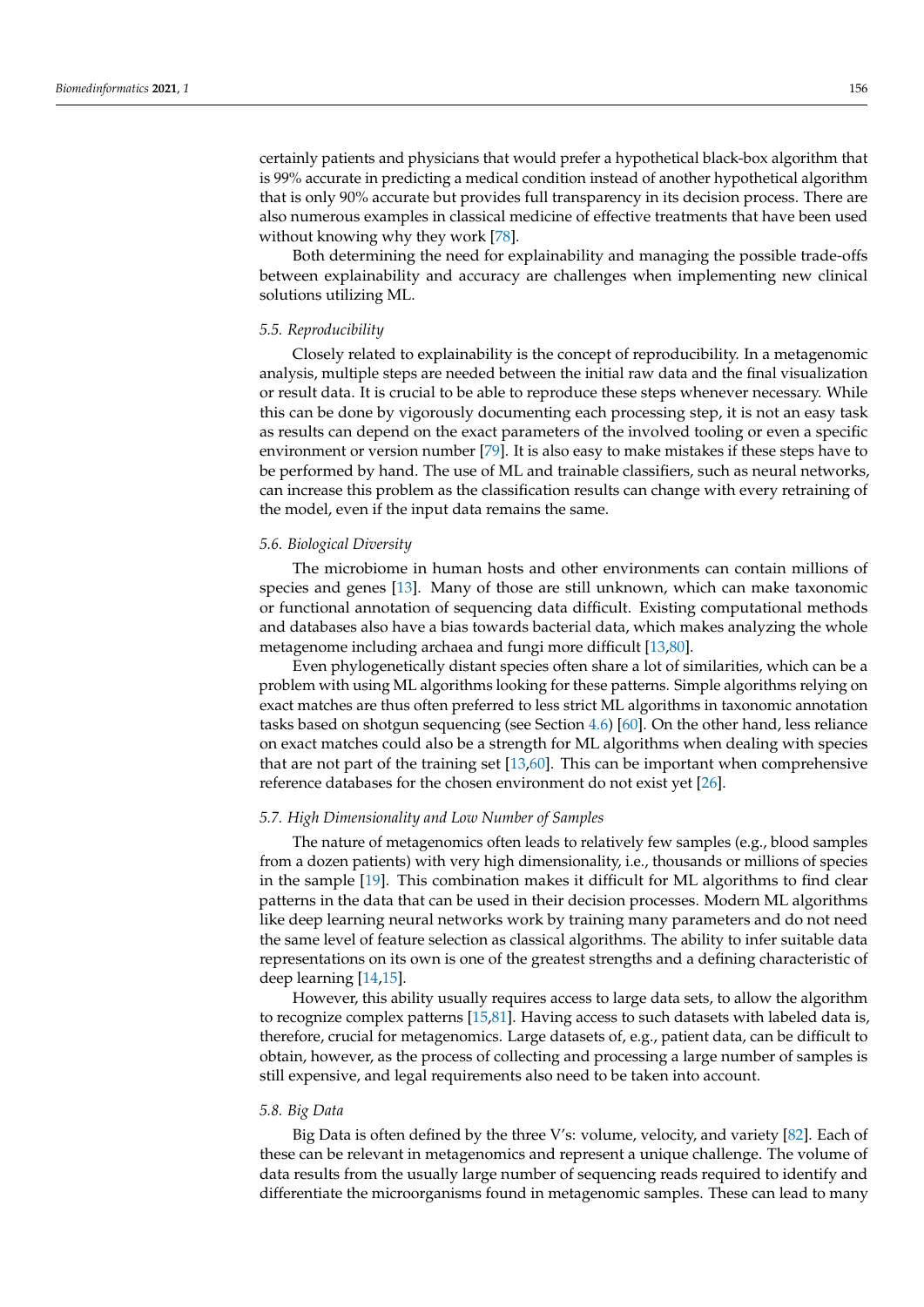gigabytes or even terabytes for a single study. During processing (e.g., for metagenomic assembly), the required system memory can also reach several terabytes. This is out of reach for desktop computers and requires special infrastructure [\[13,](#page-24-12)[26\]](#page-25-0). The secure archival and storage of intermediate and final results presents another challenge as archiving of all intermediate results can increase the amount of storage needed manyfold [\[79\]](#page-26-20). Archival must also comply with all legal requirements including minimum and maximum retention times for various types of data in an automated way.

The second "V", "Velocity", refers to the speed at which new data is being generated and specifically for metagenomics the rapid growth of data. The total quantity of sequence data has been growing exponentially, doubling approximately every seven months, and is expected to reach the quantity of data produced by other big data applications such as astronomy, YouTube, or Twitter [\[11\]](#page-24-10). Metagenomic applications need to be able to scale with this increasing quantity of data, which is a challenge both for algorithms that need to be efficient and for infrastructure, which needs to be scalable [\[79\]](#page-26-20).

For deep learning the volume and growth of metagenomic data could become a problem for training the algorithms "on-site". Looking at fields like image or text processing some models are trained using such large quantities of data in order to improve classification performance that the cost of training becomes prohibitive for all but a few very large corporations [\[83](#page-26-24)[,84\]](#page-26-25). There is a growing trend of separating training and usage of ML models or to use transfer learning, where existing models are adapted and retrained to specific use cases [\[85\]](#page-26-26). Metagenomic systems that integrate ML models should be prepared to allow these hybrid approaches.

Last, the "Variety" of data results from different data formats used and the combination of sequencing data with other data sources for analysis, which can include unstructured or semi-structured data such as scientific publications or medical histories. Integrating all these types of data so that they can be processed together is a challenge [\[86\]](#page-26-27).

A common approach in big data applications is to split the processing of data into individual steps. These steps can then be optimized separately, e.g., by using parallelization. This separation also facilitates configuration of study-specific workflows in the form of metagenomic pipelines, which is the topic of the Section [6.](#page-19-0)

# <span id="page-19-0"></span>**6. Metagenomic Processing Pipelines**

Many projects aim to facilitate metagenomic or biomedical analyses in general by providing step-by-step processing pipelines. In a pipeline, individual components work together to create a result. The output of one step in the pipeline is the input for one or more following steps. This allows flexible reconfiguration of the pipeline or individual steps depending on the requirements. At the same time, configured pipelines can be saved and reused later for similar studies. Individual steps can easily be replaced with alternative approaches as long as the input and output formats stay the same. This section will provide some examples of these projects.

# *6.1. Galaxy*

The Galaxy project [\[87\]](#page-26-28) is a web-based platform for biomedical analyses including tools for metagenomic research [\[88,](#page-27-0)[89\]](#page-27-1). It integrates several thousand tools in its "ToolShed" ready to be used in custom workflows that can be defined in a visual interface. There are tools to cover the complete metagenomic workflow from the processing of raw sequence data up to visualizations. Galaxy also provides access to a wide range of ML tools and algorithms including popular libraries like scikit-learn [\[90\]](#page-27-2) and Keras [\[91\]](#page-27-3). The project is enabled to support many concurrent users using an infrastructure scalable across multiple computing nodes. It can be used on free public servers, pay-as-you-go cloud services, or installed locally.

Galaxy processing is based on files. Individual processing steps can consume files from previous processing steps and output their results as new files. This facilitates adding existing tools to Galaxy by creating a wrapper that describes its expected inputs and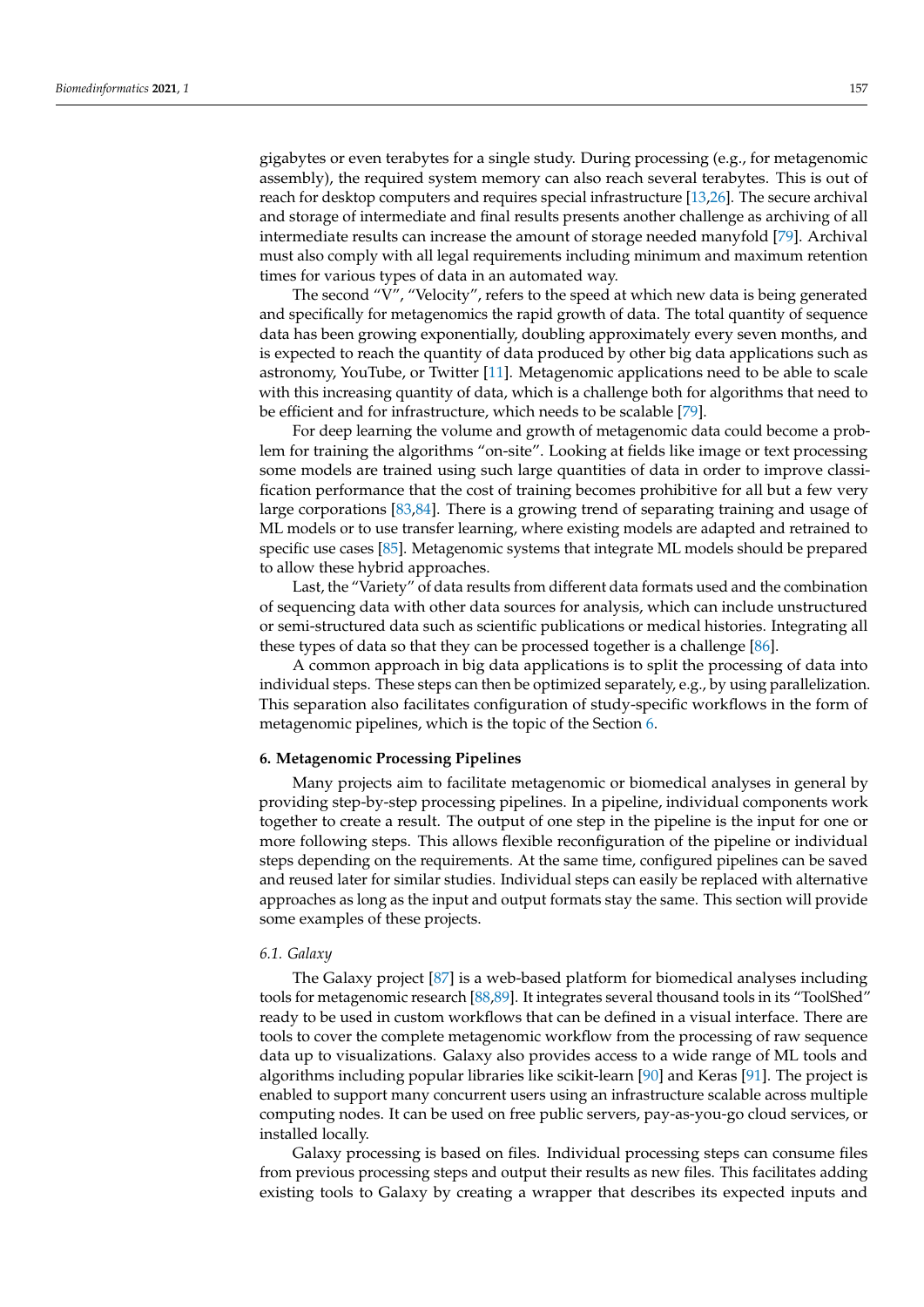outputs. However, this reliance on files can have disadvantages. First of all, data has to be constantly written into suitable output formats only to be parsed again by the next step in the pipeline, which is inefficient. Furthermore, the execution of new steps cannot start until the files from previous steps have been written completely. Finally, parallelization of individual processing steps is more difficult as the data contained in files cannot be easily split without reading and parsing the whole file.

## *6.2. MG-RAST and MGnify*

MG-RAST [\[92\]](#page-27-4) is an open submission platform for metagenomic data, that integrates automatic processing like taxonomic and functional annotation of sequence data. Data submission is possible using the web-based interface, a scripting interface, or a REST-based API. As the focus of MG-RAST is on ease of use, fast processing, and using standard procedures across all submissions, the pipeline is fixed and customization is limited to setting several parameters before starting an analysis. As an archive, MG-RAST has an extensive repository of metagenomic data with over 473,000 metagenomes containing more than 2000 billion sequences (as of November 2021, [www.mg-rast.org,](www.mg-rast.org) accessed on 4 November 2021). As MG-Rast does not allow custom pipelines to be used, it is not possible to extend the processing with new machine learning-based steps. There is also little use of ML in the fixed pipeline itself.

A similar solution is offered by the European Bioinformatics Institute (EBI) as MGnify (formerly EBI Metagenomics) [\[93\]](#page-27-5). Like MG-Rast the platform allows free submission and analysis of metagenomic data using fixed pipelines. Depending on the type of study performed (e.g., shotgun or amplicon-based analysis) different pipelines are available providing all usual processing steps like functional and taxonomic annotation and a range of visualization and comparison options.

## *6.3. QIIME 2*

In contrast to the other tools in this section, QIIME 2 [\[31\]](#page-25-5) does not aim to be a fullfledged platform with ready-made workflows accessible through an easy-to-use interface. Rather than that, it is a collection of python scripts that can be used together to do metagenomic analyses locally. Using the command line as the primary interface provides a lot of possibilities for customization and facilitates integrating other command line-based tools into the workflow. Documentation of the steps in a metagenomic study is also straightforward through providing the executed command lines within the paper or in a shell script in an accompanying source repository. The commands are designed to be run locally by default, although it is possible to run some of the jobs in parallel or on a cluster. For developers, the script-based nature of QIIME 2 facilitates integrating ML algorithms as new processing steps. The source code repository includes an example of training a random forest model for phenotype classification [\[94\]](#page-27-6).

Although QIIME 2 provides a GUI as an API as alternatives mean to access its functionality, the focus is clearly on the script-based interface, which makes it difficult to use the tools as a user not familiar with command-line interfaces and scripting. Setting up clusters to run commands in parallel is also not straightforward and to our knowledge, there is no hosted, web-based interface that allows complete access to the functionality of QIIME 2. QIIME 2 is not a complete workflow system on its own as the user is entirely responsible for the execution of tasks and the management of intermediate and final results. However, QIIME 2 can be integrated into other biomedical workflow systems such as Galaxy.

#### *6.4. MetaPlat and Successors*

The idea of MetaPlat is not only to provide comprehensive analysis tools for metagenomic data, but to support the complete life cycle of metagenomic studies, including archiving, taxonomy management, and visualization of results. To achieve this, it is integrated with the Knowledge Management Ecosystem Portal (KM-EP) [\[12\]](#page-24-11). The architecture was designed based on best practices of big data systems, to ensure scalability. Another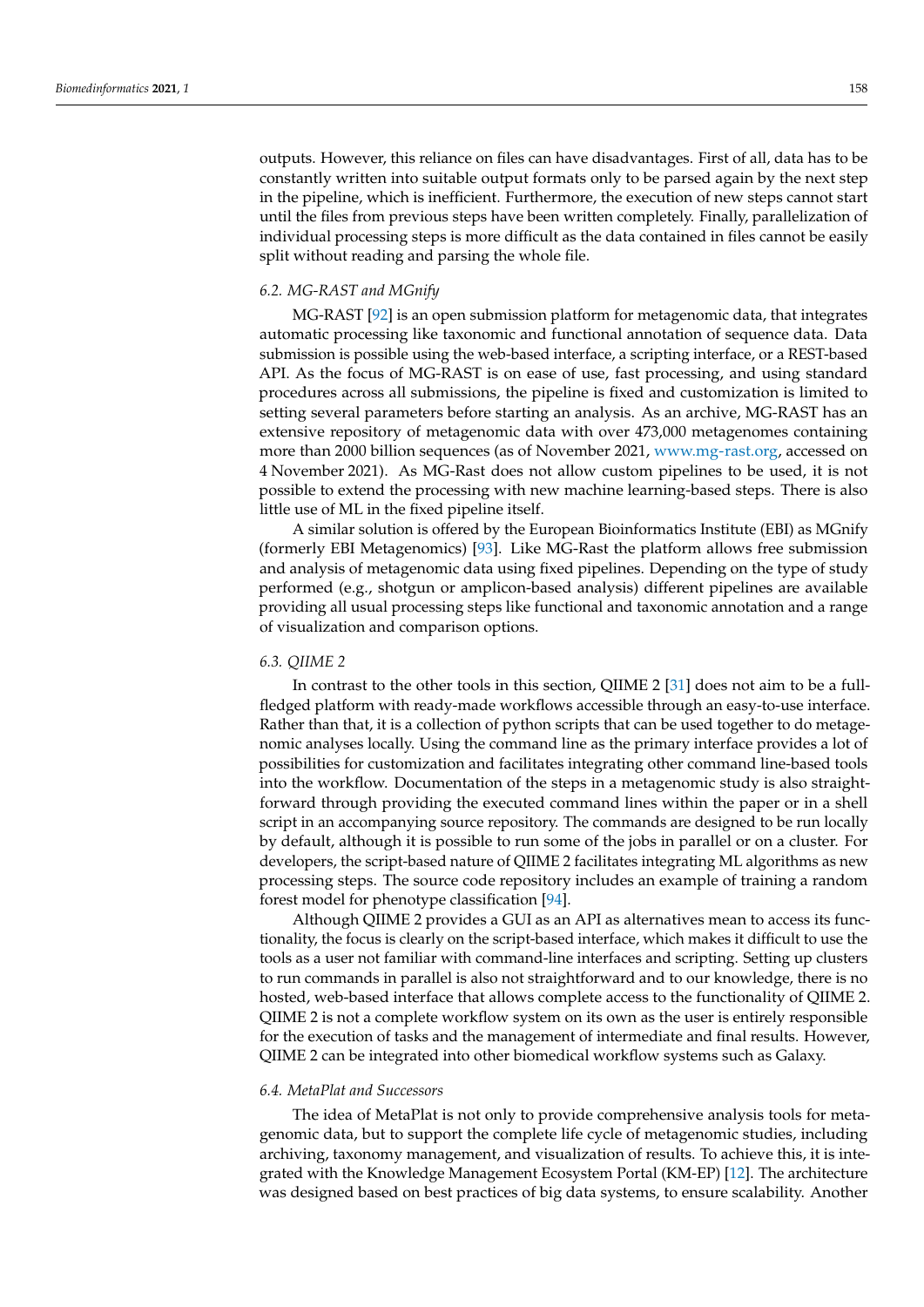goal was to use new and innovative ML models and visualizations to help researchers in understanding the collected data [\[95](#page-27-7)[,96\]](#page-27-8).

The system supports reproducibility and tracks the phenotypic information associated with each sequence, including its origin, quality, taxonomical position, and associated biological genome, and produces automated reports and visualizations. Additional objectives of MetaPlat include the following:

- 1. Sample gut collection, from cattle, for sequencing
- 2. Collection of publicly available databases to create a new classification of previously unclassified sequences, using ML algorithms
- 3. Development of accurate classification algorithms
- 4. Real-time or time-efficient comparison analyses
- 5. Production of statistical and visual representations, conveying more useful information
- 6. Platform integration
- 7. Insights into probiotic supplement usage, methane production and feed conversion efficiency in cattle

The bioinformatic workflow engine used by default in MetaPlat is called Simplicity [\[97\]](#page-27-9), developed by the company NSilico. MetaPlat is an EU-funded Horizon 2020 project developed by several universities and other organizations, including some of the organizations represented by the authors of this paper. MetaPlat was validated and used for the use case of rumen microbiome analysis.

Partly inspired by MetaPlat, but with an even stronger focus on AI and the goal of expanding its use beyond rumen microbiome analysis, another conceptual architecture was recently presented and initially validated. The "AI2VIS4BigData Conceptual Architecture for Metagenomics supporting Human Medicine" is described in detail in the Section [7.](#page-21-0)

# <span id="page-21-0"></span>**7. AI2VIS4BigData Conceptual Architecture for Metagenomics Supporting Human Medicine**

To support the applications discussed in this paper, including addressing some of the challenges described in earlier sections, a conceptual architecture for AI and big data supporting metagenomics research (Figure [10\)](#page-22-0) was introduced in Reis et al. [\[98\]](#page-27-10). It is based on the general AI2VIS4BigData reference model [\[28\]](#page-25-2) for AI and big data applications.

## *7.1. Description of the Conceptual Architecture*

The AI2VIS4BigData architecture is split vertically into three pillars to separate data ingestion from analysis and visualization, applying the design principle of Separation of Concerns (SoC) [\[99\]](#page-27-11). Each of these pillars is split into three layers, following the Model View Controller (MVC) [\[100\]](#page-27-12) pattern, to separate the persistence (Model) from the user interface (View) and the application logic (Controllers). The persistence layer is shared between all three pillars.

The *first pillar* is responsible for data ingestion. Data such as metagenomic sequences or other laboratory data as well as subject-independent reference data is imported into the system and processed using a mediator/wrapper approach [\[101\]](#page-27-13). The wrapper is responsible for transforming the data into a common schema and the mediator is responsible to facilitate communication between the individual data sources and the rest of the system. The intent behind this is that the data formats that can be imported should be easily extensible. Another important aspect of the data ingestion pillar is the storage of raw data in a data lake. This allows better transparency and reproducibility as all steps can be repeated starting from raw data.

In the *second pillar*, data is taken from the persistence layer and then processed for analysis using a workflow engine to orchestrate the required metagenomic tasks. The configuration for these tasks is provided by domain and data science experts using a configuration user interface. The results are persisted into structured storage again.

Finally, the *third pillar* is responsible for presenting the persisted analysis results to the end-user and possibly entering into a dialog with the user to further adjust the presentation.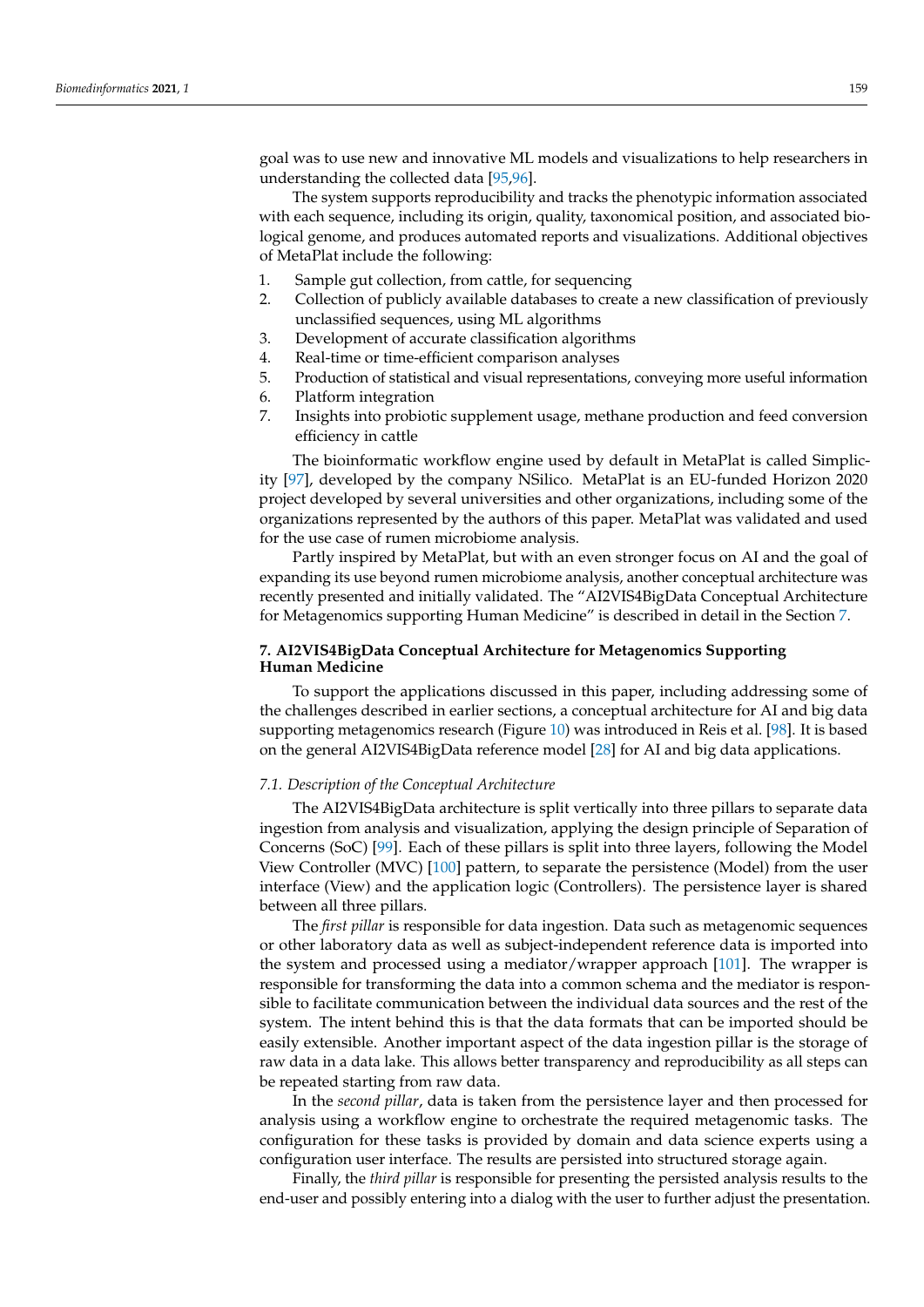<span id="page-22-0"></span>

**Figure 10.** A conceptual architecture for AI and big data supporting metagenomics research. Architecture is split into three pillars with each pillar having three layers. Diagram from Reis et al. [\[98\]](#page-27-10).

## *7.2. Use in Clinical Settings*

In Section [2.2,](#page-4-1) an example was introduced in which human metagenomic data is used for the classification of phenotypes. So far, the conceptual architecture presented in this section was only validated for the use case of rumen microbiome analysis. While it seems trivial at first to apply the same architecture for human microbiome analysis in a clinical setting, there are some details to consider that merit another validation by comparing both use cases.

Looking at "Knowledge & Data Input", there is no fundamental technical difference between the raw sequencing data used in our example compared to the examples in Krause et al. [\[24\]](#page-24-23) using rumen samples. There might be different supplementary data like medical history or specific databases targeted for human diseases that differentiate these use cases. As the conceptual architecture does not impose limits on the type of data to be used this is not a problem. Likewise, the roles of "Domain Expert" and "Diagnostic Expert" were chosen broadly so that they can be filled by experts in biology, medicine, or others as needed. The "AI Integration & Fusion" layer allows the integration of various data types, bridging their technical differences. This will allow different types of data by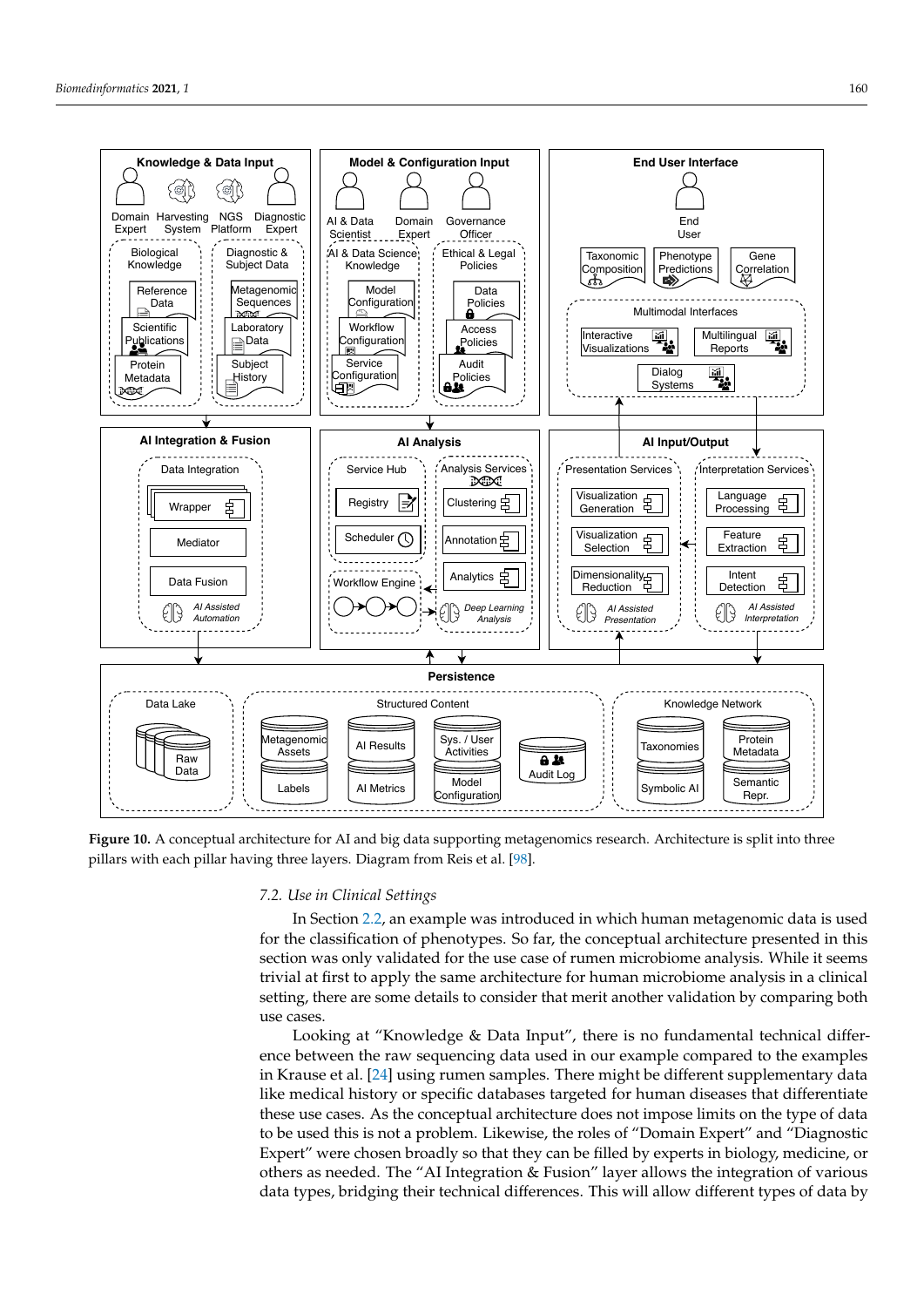implementing suitable wrappers, thus supporting both use cases. The "Persistence" layer does not impose schema restrictions that would either impede clinical use cases.

For the "Model & Configuration Input" layer there may be different legal requirements, like stronger data protection requirements, when comparing both use cases. As the architecture uses a policy model and the role of a "Governance Officer", these legal requirements can be presented in implementations using the architecture, for example, by using access policies and auditing the use of data. The analysis steps and algorithms, like the use of QIIME 2, UCLUST, and RDP classifier in the human example are similar or identical to the tools used in rumen microbiome analysis. The specific tools used vary from study to study in both use cases, which is addressed in the model by using a configurable workflow engine and a registry allowing for different analysis and processing services to be used.

The "End User Interface" and "AI Input/Output" layers are also very generic to support a wide range of use cases. For rumen microbiome analysis the use of dialog systems or multilingual reports might not be necessary if the role of "End User" is filled by a researcher, who is also a "Domain Expert". For clinical settings, the "End User" may actually be the patient, who wants an easily understandable report of his diagnosis. As it is, the conceptual architecture does support both use cases.

This initial validation shows that all layers are generic enough to support both use cases. It can thus be assumed that the conceptual architecture as a whole also supports both use cases.

## **8. Remaining Challenges, Conclusions, and Outlook**

The increased use of sequencing technology in the biomedical field and the voluminous quantity of associated data provide several challenges for data processing and opportunities for leveraging advanced ML techniques. This paper provides an extensive overview of both metagenomics and ML in the hope of further bridging the gap between these two disciplines.

With the same goal, several existing use cases for ML in biomedical workflows have been documented. The use case of using phylogenetic information to improve phenotype classification was discussed in detail. Integrating phylogeny directly at the level of the ML model, instead of at data preparation and modeling level, has the potential to provide new microbial features for classifiers such as deep learning neural networks and to improve overall phenotype classification performance.

Possible reasons for the perceived lack of advanced ML techniques like deep learning have been identified, like the lack of sizable training data, accessibility, and general challenges related to big data. Automatization pipelines can help to address some of the challenges associated with big data processing, metagenomics, and ML by improving reproducibility, accessibility, and dividing the work into smaller processable units. With this in mind, they also provide a foundation for the use of advanced, computationally-expensive ML algorithms like deep learning neural networks.

The AI2VIS4BigData Conceptual Architecture for Metagenomics was given as a solution to integrate automated biomedical pipelines while taking into account additional research aspects such as data ingestion, management, archiving, and visualization. It was built with advanced, machine learning-based analysis methods in mind and supports large quantities of data using a distributed and modular architecture. Taken together, these features improve the accessibility of machine learning-based analysis methods and the handling of big data. It was demonstrated that the architecture is suitable for studies in human metagenomics such as the one discussed in this paper, therefore providing an initial validation for the architecture that was previously only validated for use in rumen microbiome analysis.

Future research could address the remaining challenges of advanced ML methods like the quality and size of training corpora, problems arising from the biological diversity of samples, the need for explainability, and further advancements to increase the accessibility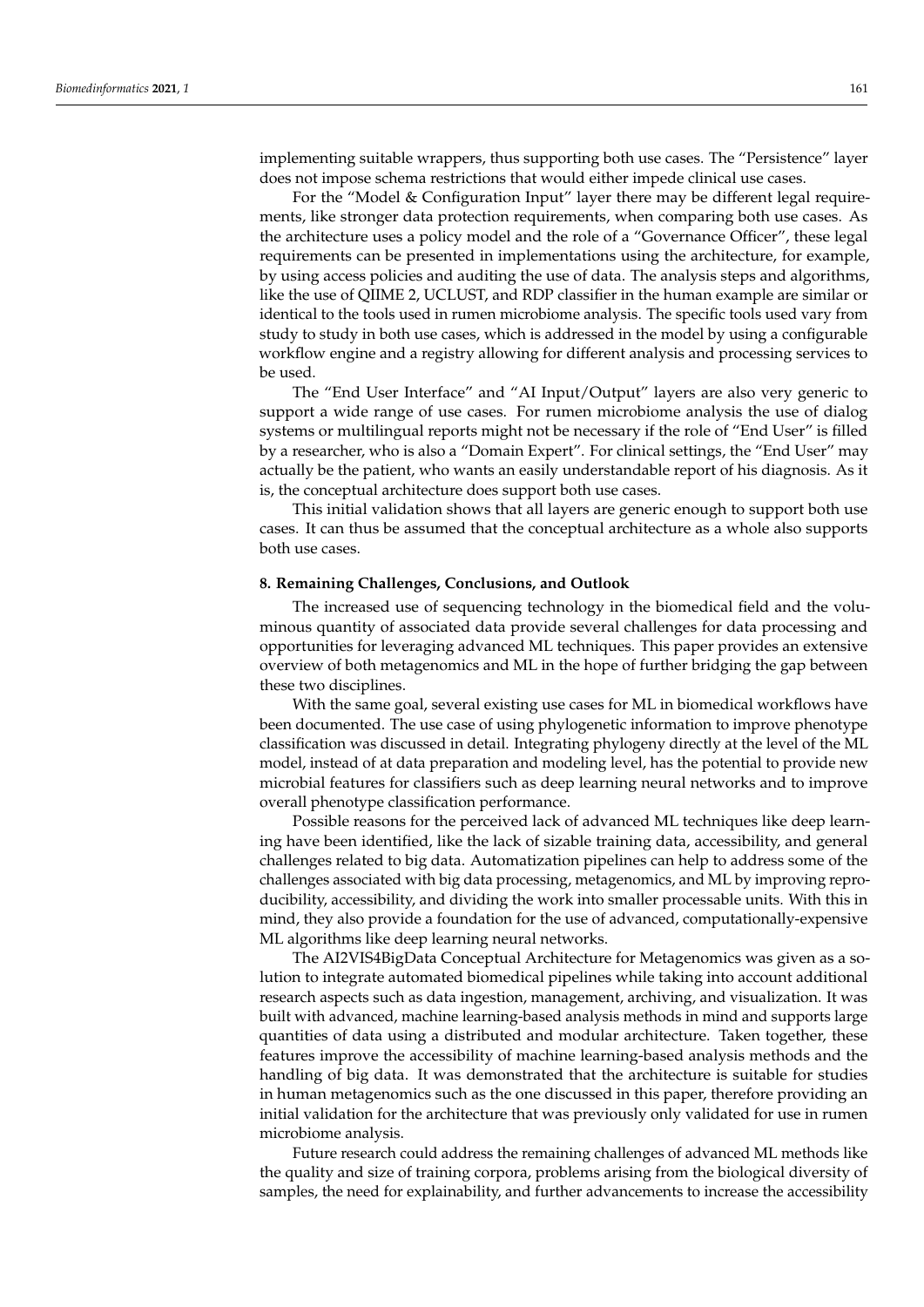of these methods for scientists without an ML background. The AI2VIS4BigData conceptual architecture could be further validated by evaluating additional use cases, adding a technical architecture, and finally providing an implementation.

**Author Contributions:** Conceptualization, T.K. and M.H.; investigation, T.K.; writing—original draft preparation, T.K. and J.T.W.; writing—review and editing, P.M.K., H.W., H.Z. and M.H.; visualization, T.K. and J.T.W.; supervision, H.W., H.Z. and M.H.; project administration, T.K. All authors have read and agreed to the published version of the manuscript.

**Funding:** This research received no external funding.

**Conflicts of Interest:** The authors declare no conflict of interest.

## **References**

- <span id="page-24-0"></span>1. Charbonneau, M.R.; Blanton, L.V.; DiGiulio, D.B.; Relman, D.A.; Lebrilla, C.B.; Mills, D.A.; Gordon, J.I. A microbial perspective of human developmental biology. *Nature* **2016**, *535*, 48–55. [\[CrossRef\]](http://doi.org/10.1038/nature18845)
- <span id="page-24-1"></span>2. Sonnenburg, J.L.; Bäckhed, F. Diet-microbiota interactions as moderators of human metabolism. *Nature* **2016**, *535*, 56–64. [\[CrossRef\]](http://dx.doi.org/10.1038/nature18846)
- <span id="page-24-2"></span>3. Honda, K.; Littman, D.R. The microbiota in adaptive immune homeostasis and disease. *Nature* **2016**, *535*, 75–84. [\[CrossRef\]](http://dx.doi.org/10.1038/nature18848)
- <span id="page-24-3"></span>4. Thaiss, C.A.; Zmora, N.; Levy, M.; Elinav, E. The microbiome and innate immunity. *Nature* **2016**, *535*, 65–74. [\[CrossRef\]](http://dx.doi.org/10.1038/nature18847)
- <span id="page-24-4"></span>5. Bäumler, A.J.; Sperandio, V. Interactions between the microbiota and pathogenic bacteria in the gut. *Nature* **2016**, *535*, 85–93. [\[CrossRef\]](http://dx.doi.org/10.1038/nature18849)
- <span id="page-24-5"></span>6. Gilbert, J.A.; Quinn, R.A.; Debelius, J.; Xu, Z.Z.; Morton, J.; Garg, N.; Jansson, J.K.; Dorrestein, P.C.; Knight, R. Microbiome-wide association studies link dynamic microbial consortia to disease. *Nature* **2016**, *535*, 94–103. [\[CrossRef\]](http://dx.doi.org/10.1038/nature18850)
- <span id="page-24-6"></span>7. Nazir, A. Review on Metagenomics and its Applications. *Imp. J. Interdiscip. Res.* **2016**, *2*, 277–286.
- <span id="page-24-7"></span>8. Nagarajan, M. (Ed.) *Metagenomics: Perspectives, Methods, and Applications*; Academic Press: London, UK, 2018.
- <span id="page-24-8"></span>9. Mardanov, A.V.; Kadnikov, V.V.; Ravin, N.V. Metagenomics: A Paradigm Shift in Microbiology. In *Metagenomics*; Nagarajan, M., Ed.; Academic Press: London, UK, 2018; pp. 1–13. [\[CrossRef\]](http://dx.doi.org/10.1016/B978-0-08-102268-9.00001-X)
- <span id="page-24-9"></span>10. Wetterstrand, K.A. DNA Sequencing Costs: Data from the NHGRI Genome Sequencing Program (GSP). 2019. Available online: <https://www.genome.gov/about-genomics/fact-sheets/DNA-Sequencing-Costs-Data> (accessed on 4 November 2021).
- <span id="page-24-10"></span>11. Stephens, Z.D.; Lee, S.Y.; Faghri, F.; Campbell, R.H.; Zhai, C.; Efron, M.J.; Iyer, R.; Schatz, M.C.; Sinha, S.; Robinson, G.E. Big Data: Astronomical or Genomical? *PLoS Biol.* **2015**, *13*, e1002195. [\[CrossRef\]](http://dx.doi.org/10.1371/journal.pbio.1002195)
- <span id="page-24-11"></span>12. Vu, B.; Wu, Y.; Afli, H.; Mc Kevitt, P.; Walsh, P.; Engel, F.C.; Fuchs, M.; Hemmje, M.L. A Metagenomic Content and Knowledge Management Ecosystem Platform. In Proceedings of the 2019 IEEE International Conference on Bioinformatics and Biomedicine, BIBM 2019, San Diego, CA, USA, 18–21 November 2019; Yoo, I., Bi, J., Hu, X., Eds.; IEEE: Piscataway, NJ, USA, 2019.
- <span id="page-24-12"></span>13. Soueidan, H.; Nikolski, M. Machine Learning for Metagenomics: Methods and Tools. *arXiv* **2015**, arXiv:1510.06621.
- <span id="page-24-13"></span>14. LeCun, Y.; Bengio, Y.; Hinton, G. Deep learning. *Nature* **2015**, *521*, 436–444. [\[CrossRef\]](http://dx.doi.org/10.1038/nature14539)
- <span id="page-24-14"></span>15. Goodfellow, I.; Bengio, Y.; Courville, A. *Deep Learning*; MIT Press: Cambridge, MA, USA; London, UK, 2016.
- <span id="page-24-15"></span>16. Zou, J.; Huss, M.; Abid, A.; Mohammadi, P.; Torkamani, A.; Telenti, A. A primer on deep learning in genomics. *Nat. Genet.* **2019**, *51*, 12–18. [\[CrossRef\]](http://dx.doi.org/10.1038/s41588-018-0295-5)
- <span id="page-24-16"></span>17. Arango-Argoty, G.; Garner, E.; Pruden, A.; Heath, L.S.; Vikesland, P.; Zhang, L. DeepARG: a deep learning approach for predicting antibiotic resistance genes from metagenomic data. *Microbiome* **2018**, *6*, 1–15. [\[CrossRef\]](http://dx.doi.org/10.1186/s40168-018-0401-z)
- <span id="page-24-17"></span>18. Al-Ajlan, A.; El Allali, A. CNN-MGP: Convolutional Neural Networks for Metagenomics Gene Prediction. *Interdiscip. Sci. Comput. Life Sci.* **2019**, *11*, 628–635. [\[CrossRef\]](http://dx.doi.org/10.1007/s12539-018-0313-4)
- <span id="page-24-18"></span>19. Ching, T.; Himmelstein, D.S.; Beaulieu-Jones, B.K.; Kalinin, A.A.; Do, B.T.; Way, G.P.; Ferrero, E.; Agapow, P.M.; Zietz, M.; Hoffman, M.M.; et al. Opportunities and obstacles for deep learning in biology and medicine. *J. R. Soc. Interface* **2018**, *15*. [\[CrossRef\]](http://dx.doi.org/10.1098/rsif.2017.0387)
- <span id="page-24-19"></span>20. Méndez-García, C.; Bargiela, R.; Martínez-Martínez, M.; Ferrer, M. Metagenomic Protocols and Strategies. In *Metagenomics*; Nagarajan, M., Ed.; Academic Press: London, UK, 2018; pp. 15–54. [\[CrossRef\]](http://dx.doi.org/10.1016/B978-0-08-102268-9.00002-1)
- <span id="page-24-20"></span>21. Woese, C.R.; Fox, G.E. Phylogenetic structure of the prokaryotic domain: the primary kingdoms. *Proc. Natl. Acad. Sci. USA* **1977**, *74*, 5088–5090. [\[CrossRef\]](http://dx.doi.org/10.1073/pnas.74.11.5088)
- <span id="page-24-21"></span>22. Buermans, H.; den Dunnen, J.T. Next generation sequencing technology: Advances and applications. *Biochim. Biophys. Acta BBA Mol. Basis Dis.* **2014**, *1842*, 1932–1941. [\[CrossRef\]](http://dx.doi.org/10.1016/j.bbadis.2014.06.015)
- <span id="page-24-22"></span>23. Ramazzotti, M.; Bacci, G. Chapter 5—16S rRNA-Based Taxonomy Profiling in the Metagenomics Era. In *Metagenomics*; Nagarajan, M., Ed.; Academic Press: London, UK, 2018; pp. 103–119. [\[CrossRef\]](http://dx.doi.org/10.1016/B978-0-08-102268-9.00005-7)
- <span id="page-24-23"></span>24. Krause, T.; Andrade, B.G.N.; Afli, H.; Wang, H.; Zheng, H.; Hemmje, M.L. *Understanding the Role of (Advanced) Machine Learning in Metagenomic Workflows*; Advanced Visual Interfaces; Lecture Notes in Computer Science; Reis, T., Bornschlegl, M.X., Angelini, M., Hemmje, M.L., Eds.; Springer: Ischia, Italy, 2021; pp. 56–82.
- <span id="page-24-24"></span>25. Zhbannikov, I.Y.; Foster, J.A. Chapter 6—Analyzing High-Throughput Microbial Amplicon Sequence Data Using Multiple Markers. In *Metagenomics*; Nagarajan, M., Ed.; Academic Press: London, UK, 2018; pp. 121–138. [\[CrossRef\]](http://dx.doi.org/10.1016/B978-0-08-102268-9.00006-9)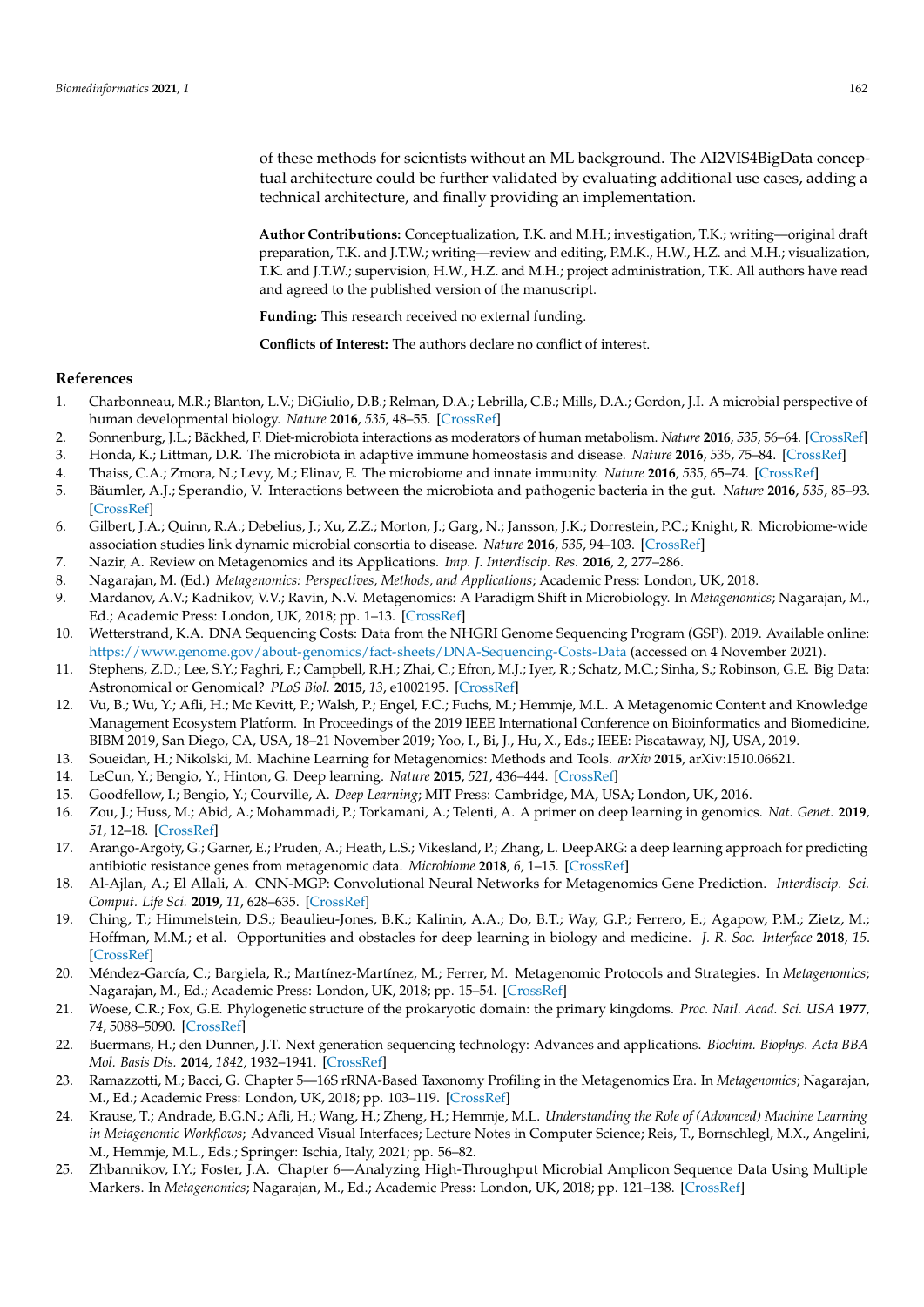- <span id="page-25-0"></span>26. Bengtsson-Palme, J. Strategies for Taxonomic and Functional Annotation of Metagenomes. In *Metagenomics*; Nagarajan, M., Ed.; Academic Press: London, UK, 2018; pp. 55–79. [\[CrossRef\]](http://dx.doi.org/10.1016/B978-0-08-102268-9.00003-3)
- <span id="page-25-1"></span>27. Guyon, I.; Elisseeff, A. An Introduction to Variable and Feature Selection. *J. Mach. Learn. Res.* **2003**, *3*, 1157–1182.
- <span id="page-25-2"></span>28. Reis, T.; Bornschlegl, M.X.; Hemmje, M.L. Towards a Reference Model for Artificial Intelligence Supporting Big Data Analysis. In Proceedings of the 2020 International Conference on Data Science (ICDATA'20), Las Vegas, NV, USA, 27–30 July 2020.
- <span id="page-25-3"></span>29. Wassan, J.T.; Wang, H.; Browne, F.; Zheng, H. Phy-PMRFI: Phylogeny-Aware Prediction of Metagenomic Functions Using Random Forest Feature Importance. *IEEE Trans. Nanobioscience* **2019**, *18*, 273–282. [\[CrossRef\]](http://dx.doi.org/10.1109/TNB.2019.2912824)
- <span id="page-25-4"></span>30. The Human Microbiome Project Consortium. Structure, function and diversity of the healthy human microbiome. *Nature* **2012**, *486*, 207–214. [\[CrossRef\]](http://dx.doi.org/10.1038/nature11234)
- <span id="page-25-5"></span>31. Bolyen, E.; Rideout, J.R.; Dillon, M.R.; Bokulich, N.A.; Abnet, C.C.; Al-Ghalith, G.A.; Alexander, H.; Alm, E.J.; Arumugam, M.; Asnicar, F.; et al. Reproducible, interactive, scalable and extensible microbiome data science using QIIME 2. *Nat. Biotechnol.* **2019**, *37*, 852–857. [\[CrossRef\]](http://dx.doi.org/10.1038/s41587-019-0209-9)
- <span id="page-25-6"></span>32. Edgar, R.C. Search and clustering orders of magnitude faster than BLAST. *Bioinformatics* **2010**, *26*, 2460–2461. doi: 10.1093/bioinformatics/btq461. [\[CrossRef\]](http://dx.doi.org/10.1093/bioinformatics/btq461)
- <span id="page-25-7"></span>33. Wang, Q.; Garrity, G.M.; Tiedje, J.M.; Cole, J.R. Naïve Bayesian Classifier for Rapid Assignment of rRNA Sequences into the New Bacterial Taxonomy. *Appl. Environ. Microbiol.* **2007**, *73*, 5261–5267. [\[CrossRef\]](http://dx.doi.org/10.1128/AEM.00062-07)
- <span id="page-25-8"></span>34. Aaronson, S.; Hutner, S.H. Biochemical markers and microbial phylogeny. *Q. Rev. Biol.* **1966**, *41*, 13–46. [\[CrossRef\]](http://dx.doi.org/10.1086/404842)
- <span id="page-25-9"></span>35. Knights, D.; Costello, E.K.; Knight, R. Supervised classification of human microbiota. *FEMS Microbiol. Rev.* **2011**, *35*, 343–359. [\[CrossRef\]](http://dx.doi.org/10.1111/j.1574-6976.2010.00251.x)
- <span id="page-25-10"></span>36. Statnikov, A.; Henaff, M.; Narendra, V.; Konganti, K.; Li, Z.; Yang, L.; Pei, Z.; Blaser, M.J.; Aliferis, C.F.; Alekseyenko, A.V. A comprehensive evaluation of multicategory classification methods for microbiomic data. *Microbiome* **2013**, *1*, 11. [\[CrossRef\]](http://dx.doi.org/10.1186/2049-2618-1-11)
- <span id="page-25-11"></span>37. Calle, M.L. Statistical Analysis of Metagenomics Data. *Genom. Informatics* **2019**, *17*, e6. [\[CrossRef\]](http://dx.doi.org/10.5808/GI.2019.17.1.e6)
- <span id="page-25-12"></span>38. Bishop, C.M. *Pattern Recognition and Machine Learning*; Corrected at 8th Printing 2009 ed.; Information Science and Statistics; Springer: New York, NY, USA, 2006.
- <span id="page-25-13"></span>39. Naumov, M. On the Dimensionality of Embeddings for Sparse Features and Data. *arXiv* **2019**, arXiv:1901.02103.
- <span id="page-25-14"></span>40. Cortes, C.; Vapnik, V. Support-vector networks. *Mach. Learn.* **1995**, *20*, 273–297. [\[CrossRef\]](http://dx.doi.org/10.1007/BF00994018)
- <span id="page-25-15"></span>41. Weston, J.; Mukherjee, S.; Chapelle, O.; Pontil, M.; Poggio, T.; Vapnik, V. Feature Selection for SVMs. In Proceedings of the 13th International Conference on Neural Information Processing Systems, Vancouver, BC, Canada, 6–12 December 2000; Leen, T., Dietterich, T., Tresp, V., Eds.; 2000; pp. 668–674.
- <span id="page-25-16"></span>42. Bramer, M.A. *Principles of Data Mining*; Undergraduate Topics in Computer Science; Springer: London, UK, 2007. [\[CrossRef\]](http://dx.doi.org/10.1007/978-1-84628-766-4)
- <span id="page-25-17"></span>43. Breiman, L. Random Forests. *Mach. Learn.* **2001**, *45*, 5–32. [\[CrossRef\]](http://dx.doi.org/10.1023/A:1010933404324)
- <span id="page-25-18"></span>44. Berkson, J. Application to the Logistic Function to Bio-Assay. *J. Am. Stat. Assoc.* **1944**, *39*, 357. [\[CrossRef\]](http://dx.doi.org/10.2307/2280041)
- <span id="page-25-19"></span>45. Arthur, D.; Vassilvitskii, S. How slow is the k-means method? In Proceedings of the 22nd Annual Symposium on Computational Geometry, Sedona, AZ, USA, 5–7 June 2006; Amenta, N., Ed.; ACM: New York, NY, USA, 2006; pp. 144–153. [\[CrossRef\]](http://dx.doi.org/10.1145/1137856.1137880)
- <span id="page-25-20"></span>46. Kröse, B.; van der Smagt, P. *An Introduction to Neural Networks*; University of Amsterdam: Amsterdam, The Netherlands, 1996.
- <span id="page-25-21"></span>47. Rojas, R. *Theorie der neuronalen Netze: Eine Systematische Einführung*; Springer: Berlin, Germany, 1996.
- <span id="page-25-22"></span>48. Rey, G.D.; Wender, K.F. *Neuronale Netze: Eine Einführung in die Grundlagen, Anwendungen und Datenauswertung*; Springer: Berlin, Germany, 2011.
- <span id="page-25-23"></span>49. Collobert, R.; Bengio, S. Links between perceptrons, MLPs and SVMs. In Proceedings of the Twenty-First International Conference on Machine Learning–ICML '04, Banff, AB, Canada, 4–8 July 2004; Brodley, C., Ed.; ACM Press: New York, NY, USA, 2004; p. 23. [\[CrossRef\]](http://dx.doi.org/10.1145/1015330.1015415)
- <span id="page-25-24"></span>50. Habibi, M.; Weber, L.; Neves, M.; Wiegandt, D.L.; Leser, U. Deep learning with word embeddings improves biomedical named entity recognition. *Bioinformatics* **2017**, *33*, i37–i48. [\[CrossRef\]](http://dx.doi.org/10.1093/bioinformatics/btx228) [\[PubMed\]](http://www.ncbi.nlm.nih.gov/pubmed/28881963)
- <span id="page-25-25"></span>51. Srivastava, N.; Hinton, G.; Krizhevsky, A.; Sutskever, I.; Salakhutdinov, R. Dropout: A Simple Way to Prevent Neural Networks from Overfitting. *J. Mach. Learn. Res.* **2014**, *15*, 1929–1958.
- <span id="page-25-26"></span>52. Hochreiter, S.; Bengio, Y.; Frasconi, P.; Schmidhuber, J. Gradient Flow in Recurrent Nets: The Difficulty of Learning LongTerm Dependencies. In *A Field Guide to Dynamical Recurrent Networks*; Kolen, J.F., Kremer, S.C., Eds.; IEEE Press: New York, NY, USA; IEEE Xplore: Piscataway, NJ, USA, 2001; pp. 237–243. [\[CrossRef\]](http://dx.doi.org/10.1109/9780470544037.ch14)
- <span id="page-25-27"></span>53. Cacho, A.; Smirnova, E.; Huzurbazar, S.; Cui, X. A Comparison of Base-calling Algorithms for Illumina Sequencing Technology. *Briefings Bioinform.* **2016**, *17*, 786–795. [\[CrossRef\]](http://dx.doi.org/10.1093/bib/bbv088) [\[PubMed\]](http://www.ncbi.nlm.nih.gov/pubmed/26443614)
- <span id="page-25-28"></span>54. Teng, H.; Cao, M.D.; Hall, M.B.; Duarte, T.; Wang, S.; Coin, L.J.M. Chiron: translating nanopore raw signal directly into nucleotide sequence using deep learning. *GigaScience* **2018**, *7*. [\[CrossRef\]](http://dx.doi.org/10.1093/gigascience/giy037)
- <span id="page-25-29"></span>55. Boža, V.; Brejová, B.; Vinaˇr, T. DeepNano: Deep recurrent neural networks for base calling in MinION nanopore reads. *PLoS ONE* **2017**, *12*. [\[CrossRef\]](http://dx.doi.org/10.1371/journal.pone.0178751)
- <span id="page-25-30"></span>56. Edgar, R.C. UPARSE: highly accurate OTU sequences from microbial amplicon reads. *Nat. Methods* **2013**, *10*, 996–998. [\[CrossRef\]](http://dx.doi.org/10.1038/nmeth.2604)
- <span id="page-25-31"></span>57. Abe, T.; Kanaya, S.; Kinouchi, M.; Ichiba, Y.; Kozuki, T.; Ikemura, T. Informatics for unveiling hidden genome signatures. *Genome Res.* **2003**, *13*, 693–702. [\[CrossRef\]](http://dx.doi.org/10.1101/gr.634603)
- <span id="page-25-32"></span>58. Padovani de Souza, K.; Setubal, J.C.; Ponce de Leon F de Carvalho, A.C.; Oliveira, G.; Chateau, A.; Alves, R. Machine learning meets genome assembly. *Briefings Bioinform.* **2019**, *20*, 2116–2129. [\[CrossRef\]](http://dx.doi.org/10.1093/bib/bby072)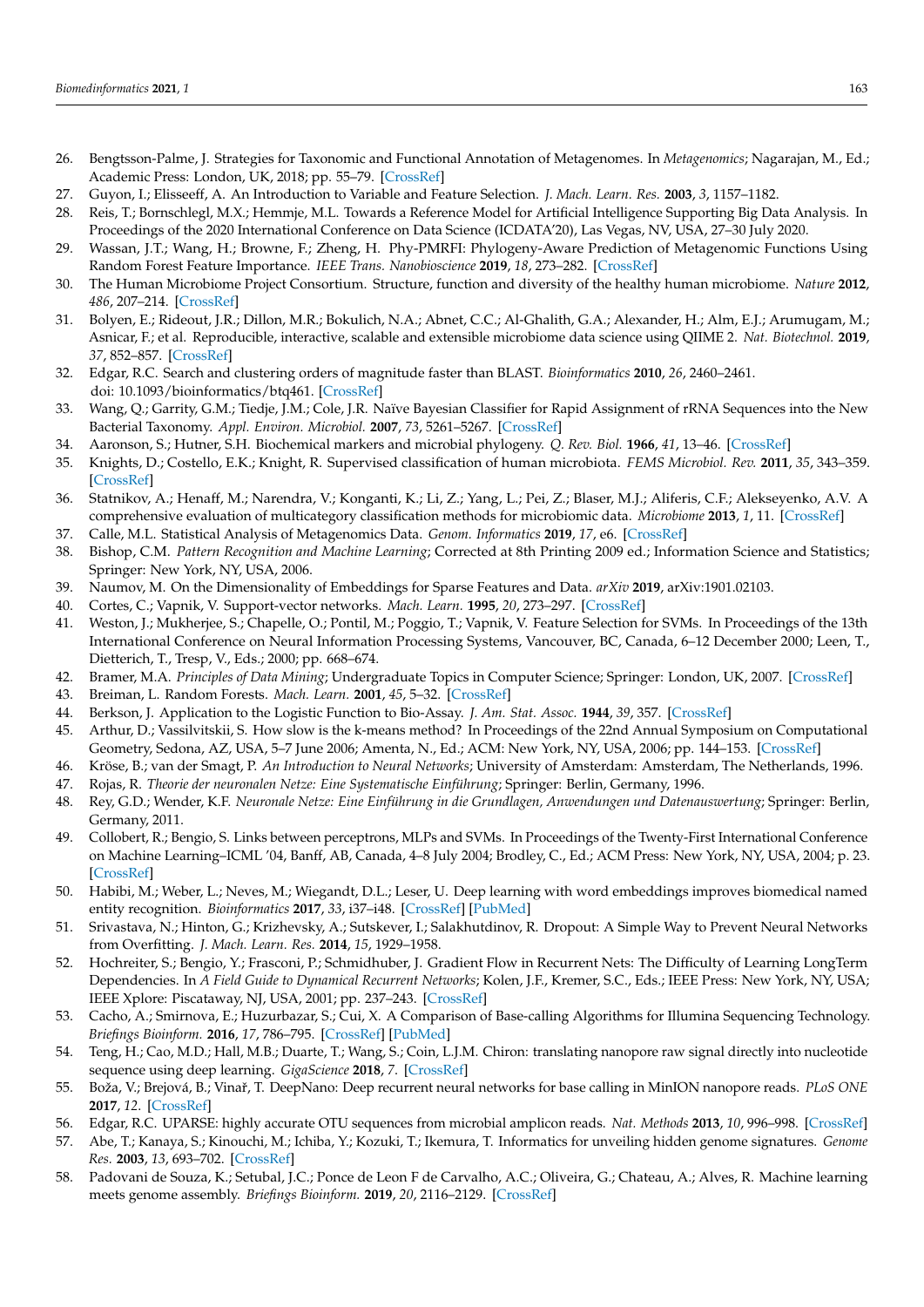- <span id="page-26-0"></span>59. Wood, D.E.; Salzberg, S.L. Kraken: ultrafast metagenomic sequence classification using exact alignments. *Genome Biol.* **2014**, *15*, 1–12. [\[CrossRef\]](http://dx.doi.org/10.1186/gb-2014-15-3-r46)
- <span id="page-26-1"></span>60. Vervier, K.; Mahé, P.; Tournoud, M.; Veyrieras, J.B.; Vert, J.P. Large-scale machine learning for metagenomics sequence classification. *Bioinformatics* **2016**, *32*, 1023–1032. [\[CrossRef\]](http://dx.doi.org/10.1093/bioinformatics/btv683)
- <span id="page-26-2"></span>61. Hoff, K.J.; Tech, M.; Lingner, T.; Daniel, R.; Morgenstern, B.; Meinicke, P. Gene prediction in metagenomic fragments: A large scale machine learning approach. *BMC Bioinform.* **2008**, *9*, 1–14. [\[CrossRef\]](http://dx.doi.org/10.1186/1471-2105-9-217)
- <span id="page-26-3"></span>62. Zhang, S.W.; Jin, X.Y.; Zhang, T. Gene Prediction in Metagenomic Fragments with Deep Learning. *BioMed Res. Int.* **2017**, *2017*, 4740354. [\[CrossRef\]](http://dx.doi.org/10.1155/2017/4740354) [\[PubMed\]](http://www.ncbi.nlm.nih.gov/pubmed/29250541)
- <span id="page-26-4"></span>63. Wassan, J.T.; Wang, H.; Browne, F.; Zheng, H. A Comprehensive Study on Predicting Functional Role of Metagenomes Using Machine Learning Methods. *IEEE/ACM Trans. Comput. Biol. Bioinform.* **2019**, *16*, 751–763. [\[CrossRef\]](http://dx.doi.org/10.1109/TCBB.2018.2858808) [\[PubMed\]](http://www.ncbi.nlm.nih.gov/pubmed/30040657)
- <span id="page-26-5"></span>64. Chen, T.; Guestrin, C. XGBoost: A Scalable Tree Boosting System. In *KDD2016*; Krishnapuram, B., Shah, M., Smola, A., Aggarwal, C., Shen, D., Rastogi, R., Eds.; Association for Computing Machinery Inc. (ACM): New York, NY, USA, 2016; pp. 785–794. [\[CrossRef\]](http://dx.doi.org/10.1145/2939672.2939785)
- <span id="page-26-6"></span>65. Walsh, P.; Andrade, B.G.N.; Palu, C.; Wu, J.; Lawlor, B.; Kelly, B.; Hemmje, M.L.; Kramer, M. ImmunoAdept—bringing blood microbiome profiling to the clinical practice. In Proceedings, 2018 IEEE International Conference on Bioinformatics and Biomedicine, Madrid, Spain, 3–6 December 2018; Zheng, H., Ed.; IEEE: Piscataway, NJ, USA, 2018; pp. 1577–1581. [\[CrossRef\]](http://dx.doi.org/10.1109/BIBM.2018.8621354)
- <span id="page-26-7"></span>66. Wang, H.; Pujos-Guillot, E.; Comte, B.; de Miranda, J.L.; Spiwok, V.; Chorbev, I.; Castiglione, F.; Tieri, P.; Watterson, S.; McAllister, R.; et al. Deep learning in Systems Medicine. *Briefings Bioinform.* **2020**, *22*, 1543–1559. [\[CrossRef\]](http://dx.doi.org/10.1093/bib/bbaa237) [\[PubMed\]](http://www.ncbi.nlm.nih.gov/pubmed/33197934)
- <span id="page-26-8"></span>67. Zhu, Q.; Li, B.; He, T.; Li, G.; Jiang, X. Robust biomarker discovery for microbiome-wide association studies. *Methods* **2020**, *173*, 44–51. [\[CrossRef\]](http://dx.doi.org/10.1016/j.ymeth.2019.06.012) [\[PubMed\]](http://www.ncbi.nlm.nih.gov/pubmed/31238097)
- <span id="page-26-9"></span>68. Zhou, Z.H.; Feng, J. Deep Forest: Towards An Alternative to Deep Neural Networks. In Proceedings of the Twenty-Sixth International Joint Conference on Artificial Intelligence, Melbourne, Australia, 19-25 August 2017; Sierra, C., Ed.; 2017; pp. 3553-3559.
- <span id="page-26-10"></span>69. Sardaraz, M.; Tahir, M.; Ikram, A.A.; Bajwa, H. Applications and Algorithms for Inference of Huge Phylogenetic Trees: a Review. *Am. J. Bioinform. Res.* **2012**, *2*, 21–26. [\[CrossRef\]](http://dx.doi.org/10.5923/j.bioinformatics.20120201.04)
- <span id="page-26-11"></span>70. Ondov, B.D.; Bergman, N.H.; Phillippy, A.M. Interactive metagenomic visualization in a Web browser. *BMC Bioinform.* **2011**, *12*, 385. [\[CrossRef\]](http://dx.doi.org/10.1186/1471-2105-12-385)
- <span id="page-26-12"></span>71. Qin, J.; Li, R.; Raes, J.; Arumugam, M.; Burgdorf, K.S.; Manichanh, C.; Nielsen, T.; Pons, N.; Levenez, F.; Yamada, T.; et al. A human gut microbial gene catalogue established by metagenomic sequencing. *Nature* **2010**, *464*, 59–65. [\[CrossRef\]](http://dx.doi.org/10.1038/nature08821)
- <span id="page-26-13"></span>72. Huson, D.H.; Auch, A.F.; Qi, J.; Schuster, S.C. MEGAN analysis of metagenomic data. *Genome Res.* **2007**, *17*, 377–386. [\[CrossRef\]](http://dx.doi.org/10.1101/gr.5969107)
- <span id="page-26-14"></span>73. Louis, S.; Tappu, R.M.; Damms-Machado, A.; Huson, D.H.; Bischoff, S.C. Characterization of the Gut Microbial Community of Obese Patients Following a Weight-Loss Intervention Using Whole Metagenome Shotgun Sequencing. *PLoS ONE* **2016**, *11*, e0149564. [\[CrossRef\]](http://dx.doi.org/10.1371/journal.pone.0149564)
- <span id="page-26-15"></span>74. Laczny, C.C.; Sternal, T.; Plugaru, V.; Gawron, P.; Atashpendar, A.; Margossian, H.H.; Coronado, S.; van der Maaten, L.; Vlassis, N.; Wilmes, P. VizBin—An application for reference-independent visualization and human-augmented binning of metagenomic data. *Microbiome* **2015**, *3*, 1–7. [\[CrossRef\]](http://dx.doi.org/10.1186/s40168-014-0066-1)
- <span id="page-26-16"></span>75. Zela, A.; Klein, A.; Falkner, S.; Hutter, F. Towards Automated Deep Learning: Efficient Joint Neural Architecture and Hyperparameter Search. In Proceedings of the ICML 2018 AutoML Workshop, Stockholm, Sweden, 10–15 July 2018.
- <span id="page-26-17"></span>76. Hamon, R.; Junklewitz, H.; Sanchez, I. *Robustness and Explainability of Artificial Intelligence: From Technical to Policy Solutions*; Publications Office of the European Union: Luxembourg, 2020; Volume 30040.
- <span id="page-26-18"></span>77. Rudin, C. Stop explaining black box machine learning models for high stakes decisions and use interpretable models instead. *Nat. Mach. Intell.* **2019**, *1*, 206–215. [\[CrossRef\]](http://dx.doi.org/10.1038/s42256-019-0048-x)
- <span id="page-26-19"></span>78. London, A.J. Artificial Intelligence and Black-Box Medical Decisions: Accuracy versus Explainability. *Hastings Cent. Rep.* **2019**, *49*, 15–21. [\[CrossRef\]](http://dx.doi.org/10.1002/hast.973)
- <span id="page-26-20"></span>79. Eck, S.H. Challenges in data storage and data management in a clinical diagnostic setting. *LaboratoriumsMedizin* **2018**, *42*, 219–224. [\[CrossRef\]](http://dx.doi.org/10.1515/labmed-2018-0054)
- <span id="page-26-21"></span>80. Kothari, R.K.; Nathani, N.M.; Mootapally, C.; Rank, J.K.; Gosai, H.B.; Dave, B.P.; Joshi, C.G. Comprehensive Exploration of the Rumen Microbial Ecosystem with Advancements in Metagenomics. In *Metagenomics*; Nagarajan, M., Ed.; Academic Press: London, UK, 2018; pp. 215–229. [\[CrossRef\]](http://dx.doi.org/10.1016/B978-0-08-102268-9.00011-2)
- <span id="page-26-22"></span>81. Zhu, X.; Vondrick, C.; Fowlkes, C.; Ramanan, D. Do We Need More Training Data? *Int. J. Comput. Vis.* **2016**, *119*, 76–92. [\[CrossRef\]](http://dx.doi.org/10.1007/s11263-015-0812-2)
- <span id="page-26-23"></span>82. Chen, X.W.; Lin, X. Big Data Deep Learning: Challenges and Perspectives. *IEEE Access* **2014**, *2*, 514–525. [\[CrossRef\]](http://dx.doi.org/10.1109/ACCESS.2014.2325029)
- <span id="page-26-24"></span>83. Radford, A.; Wu, J.; Child, R.; Luan, D.; Amodei, D.; Sutskever, I. Language Models are Unsupervised Multitask Learners. 2019. Available online: <https://openai.com/blog/better-language-models/> (accessed on 4 November 2021).
- <span id="page-26-25"></span>84. Shoeybi, M.; Patwary, M.; Puri, R.; LeGresley, P.; Casper, J.; Catanzaro, B. Megatron-LM: Training Multi-Billion Parameter Language Models Using Model Parallelism. *arXiv* **2019**, arXiv:1909.08053.
- <span id="page-26-26"></span>85. Pan, S.J.; Yang, Q. A Survey on Transfer Learning. *IEEE Trans. Knowl. Data Eng.* **2010**, *22*, 1345–1359. [\[CrossRef\]](http://dx.doi.org/10.1109/TKDE.2009.191)
- <span id="page-26-27"></span>86. Abawajy, J. Comprehensive analysis of big data variety landscape. *Int. J. Parallel Emergent Distrib. Syst.* **2015**, *30*, 5–14. [\[CrossRef\]](http://dx.doi.org/10.1080/17445760.2014.925548)
- <span id="page-26-28"></span>87. Afgan, E.; Baker, D.; Batut, B.; van den Beek, M.; Bouvier, D.; Čech, M.; Chilton, J.; Clements, D.; Coraor, N.; Grüning, B.A.; et al. The Galaxy platform for accessible, reproducible and collaborative biomedical analyses: 2018 update. *Nucleic Acids Res.* **2018**, *46*, W537–W544. [\[CrossRef\]](http://dx.doi.org/10.1093/nar/gky379)